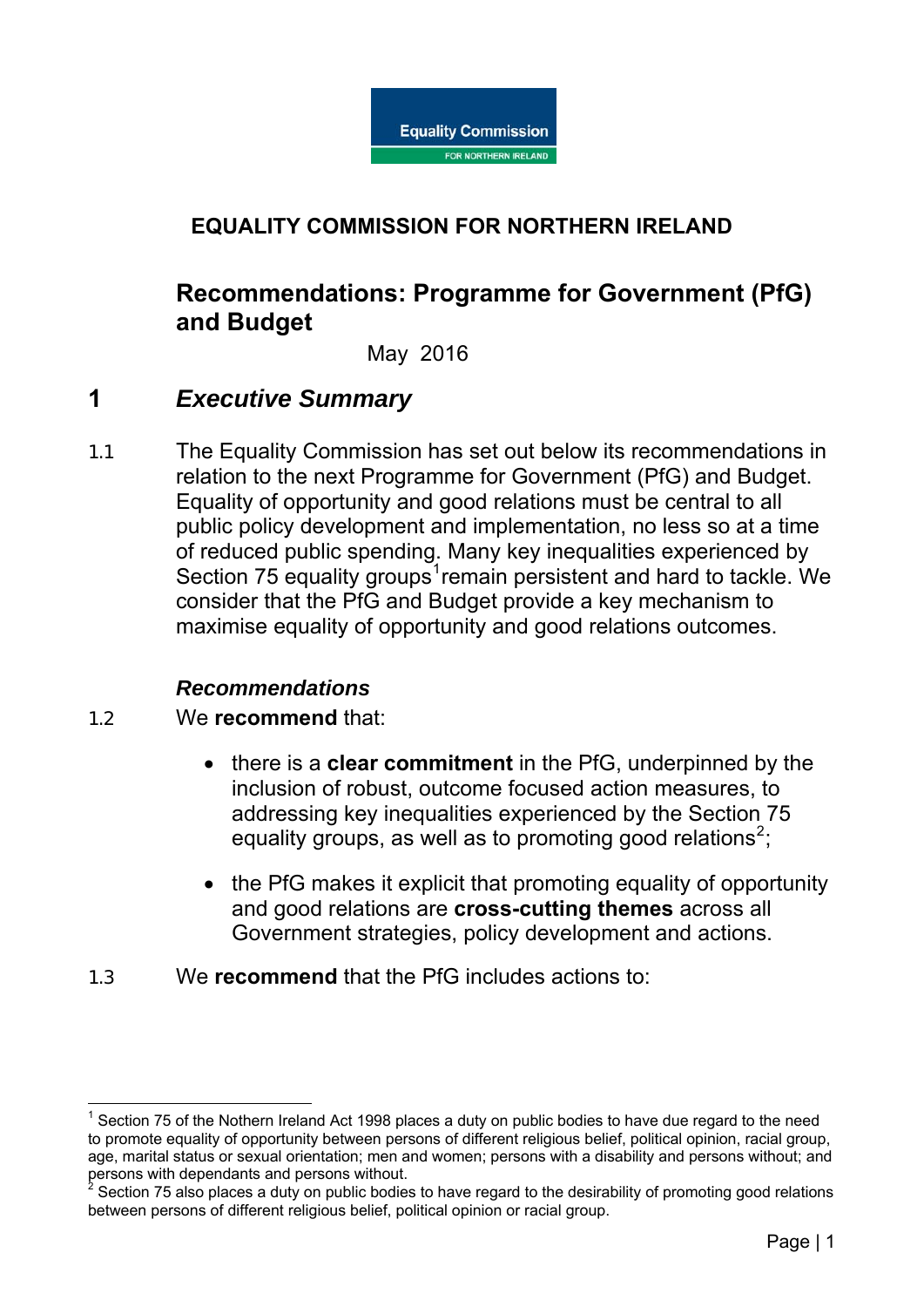## *Social Attitudes*

• challenge prejudicial attitudes, behaviour and hate crime, so as to ensure that workplaces, services, public spaces and communities are free from harassment and/or discrimination across the equality grounds;

## *Education*

- ensure a move to a system of education which routinely teaches pupils together via a shared curriculum in shared classes, and where sharing impacts meaningfully and substantively on every learner;
- mainstream equality in education, including in the curriculum, teacher training and the policies/practices of schools and wider education bodies; and tackle prejudice based bullying;
- address education inequalities, including those experienced by Irish Travellers; Protestant working class boys; disabled children/young people;
- address gender stereotyping in education; and remove the barriers facing looked after children and young carers;

## *Employment*

- support women's economic participation, including through access to appropriate, accessible and affordable childcare;
- address the exploitation of migrant workers and the concentration of some minority ethnic workers in low paid employment;
- support disabled people to access and remain in the workplace;
- ensure training and programmes to enable people to access and progress in work that is accessible and inclusive for all;

## *Access to Social Protection*

- protect the most vulnerable from the adverse impact of welfare reform, particularly mindful of the impact on people with disabilities and women, minority ethnic communities (including asylum seekers and refugees);
- identify/ commit to specific measures which will mitigate the adverse impact of welfare reform, or any alternate policies which might better achieve the promotion of equality of opportunity;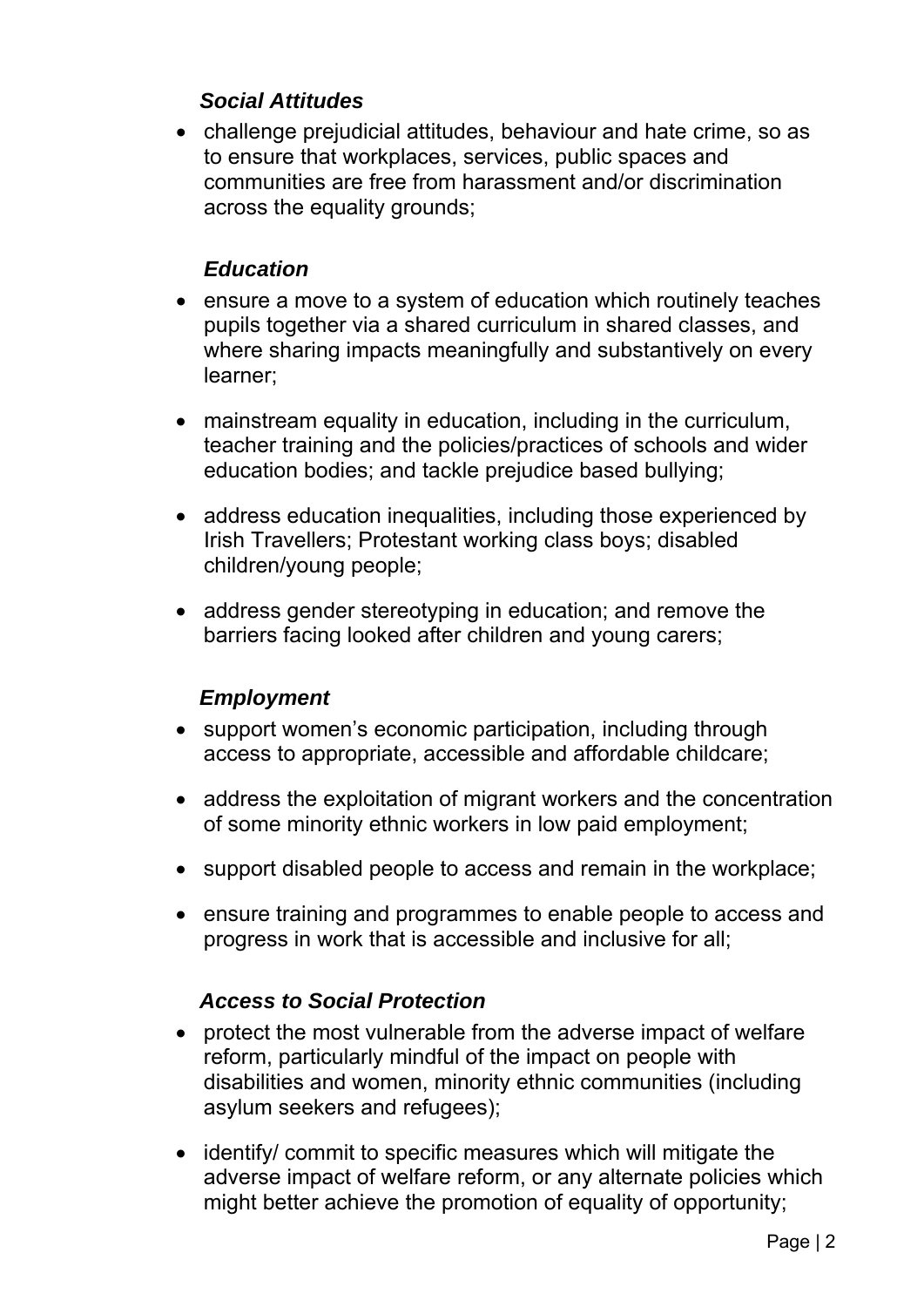## *Housing, Accomodation & Communities*

- develop safe, shared communities based on equality, dignity and respect;
- ensure that everyone has access to a safe, secure home and enjoys the right to independent living, including for people with disabilities and older people;
- address the housing needs of particular equality groups, such as Irish Travellers,and minority ethnic communities (including migrant workers and refugees);

## *Health, Social Care and Well Being*

- identify and remove barriers to health, social care and well being experienced by particular Section 75 equality groups, including older people; Lesbian, Gay, Bisexual (LGB) people; Irish Travellers and other minority ethnic communities; and people with disabilities;
- ensure investment in health care so as to address the specific needs of equality groups, including the health care needs of people with disabilities; and young people's mental health needs;

### *Participation in Public Life and Decision making*

- increase the participation of women in political/public life and decision making, including peacebuilding;
- promote the participation of other under-represented Section 75 groups in public life, including people with disabilities, LGB people, older people, and minority ethnic communities;

### *Reform of Equality law*

- reform and strengthen equality law across a number of equality grounds, including age (as regards the provision of goods, facilities and services), race, disability, sex, fair employment, and sexual orientation;
- reform wider areas of the law that impact on Section 75 equality groups $^3;$  $^3;$  $^3;$

<span id="page-2-0"></span> $\overline{a}$  $^3$  For example, changes to law so as to permit same-sex marriage in Northern Ireland.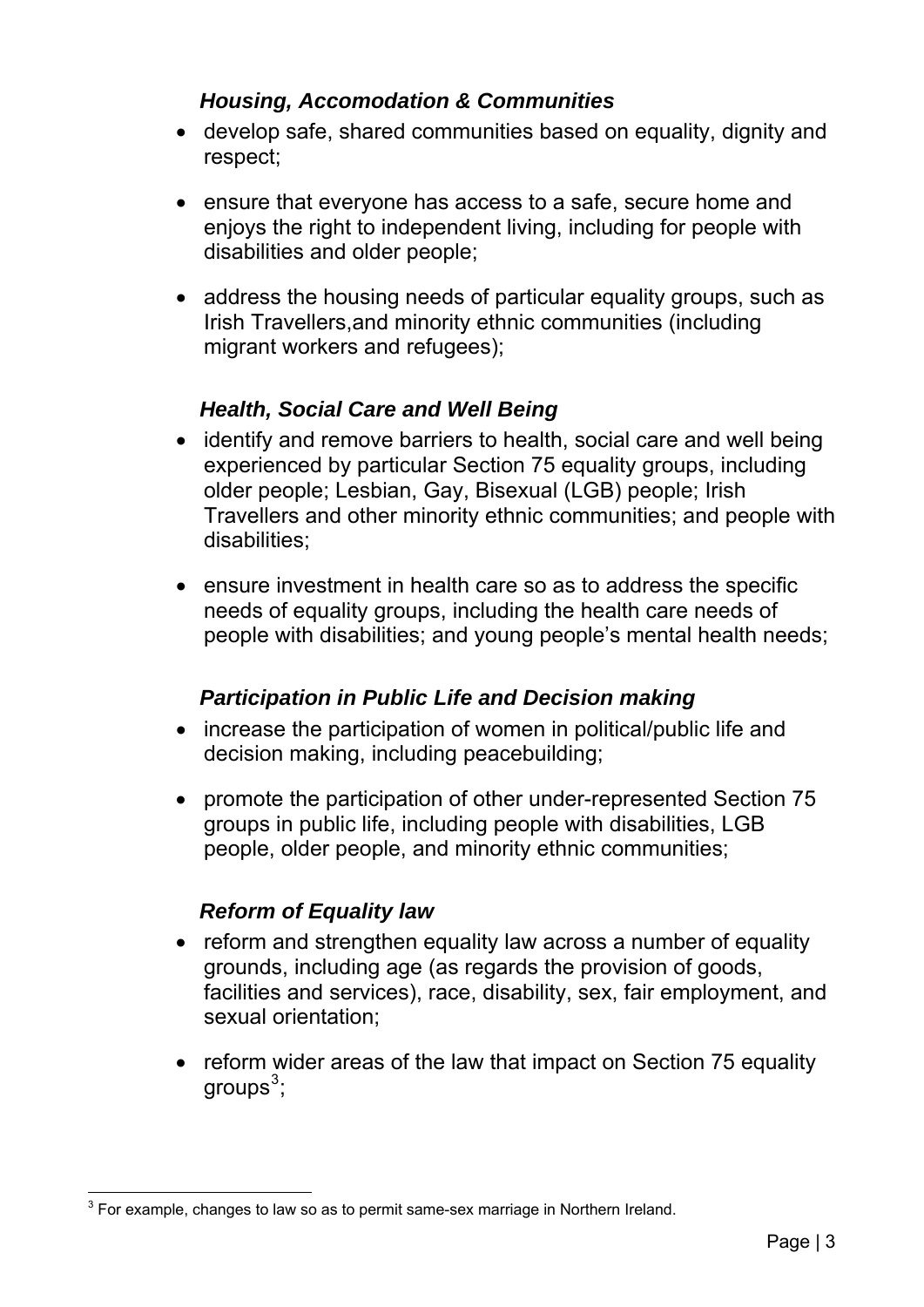## *Address Gaps in Equality Data*

- address key gaps in equality data, including on the grounds of gender identity, sexual orientation, and race;
- rectify the lack of data disaggregation in relation to ethnicity, disability and gender;

## *Develop & Implement Equality Strategies*

- ensure that effective equality/ good relations strategies and action plans are implemented and updated across the full range of antidiscrimination grounds;
- set out a timetabled commitment to take this key work forwardincluding as regards a Gender Equality Strategy; a Racial Equality Strategy; a Disability Strategy; a Sexual Orientation Strategy; a Children and Young Person's Strategy; an Active Ageing Strategy, as well as a Strategy to promote good relations (*Together: Building a United Community*: TBUC);

## *Compliance with International Conventions*

• address key shortfalls in Northern Ireland so as to ensure compliance with obligations in international human rights conventions, including the UN Convention on the Rights of People with Disabilities (UNCRPD) $<sup>4</sup>$  $<sup>4</sup>$  $<sup>4</sup>$ .</sup>

# **2** *Budget proposals: Actions to meet equality/ good relations requirements*

- 2.1 In the preparation of budget proposals, Departments and other public authorities should ensure that they are fulfilling their statutory equality and good relations duties.
- 2.2 The Commission has set out in guidance how Section 75 duties and equality scheme commitments apply to the budget processes<sup>[5](#page-3-1)</sup>. Equality scheme arrangements and tools - i.e. screening and equality impact assessment (EQIA) - provide a means for Departments and other public authorities to assess the likely impacts of the budget proposals.

<span id="page-3-0"></span> $\overline{a}$  ${\rm ^4As}$  well as obligations in other international Conventions, such as the UN Convention on the Elimination of all forms of Racial Discrimination (UNCERD), the UN Convention for the Elimination of Discrimination against Women (CEDAW), the UN Convention on the Rights of the Child (UNCRC), and the Framework Convention for the Protection of National Minorities (FCNM).

<span id="page-3-1"></span><sup>5</sup> *[Section 75 and Budgets: a short guide for public authorities](http://www.equalityni.org/ECNI/media/ECNI/Publications/Employers%20and%20Service%20Providers/Public%20Authorities/Section_75_and_Budgets_short_guide.pdf?ext=.pdf)*, ECNI, 2015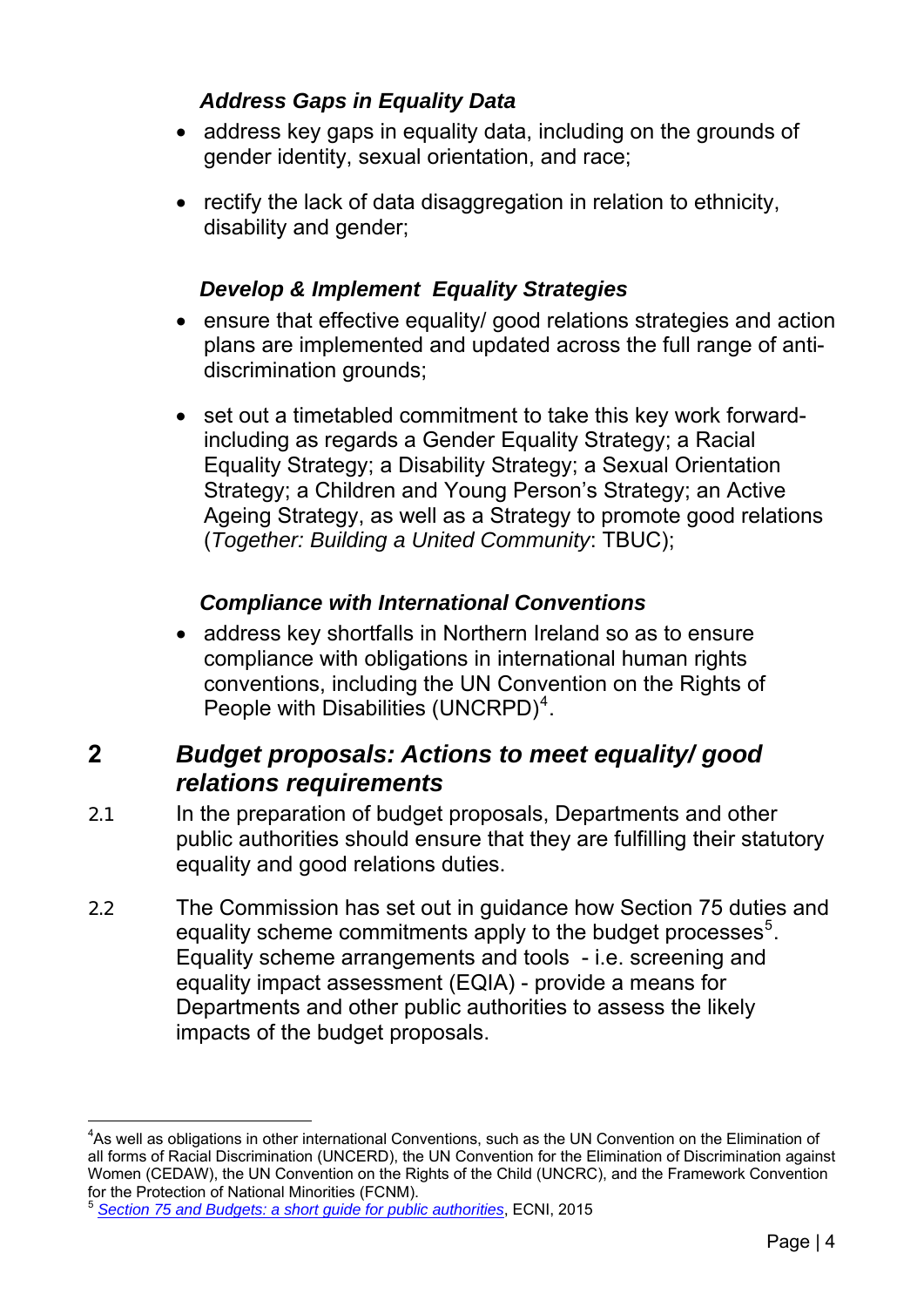# **3** *Introduction*

3.1 The Equality Commission for Northern Ireland has set out below its recommendations in relation to the next Programme for Government (PfG) of the Northern Ireland Executive. The Commission has welcomed the opportunity to engage with OFMDFM in relation to its recommendations. Further details on the scope of the Commission's remit and duties is contained in Annex 1.

## **4** *Recommendations*

### *Need for a clear commitment to promote equality and good relations.*

- 4.1 The Commission **recommends** that:
	- there is a **clear commitment** in the PfG, underpinned by the inclusion of robust, outcome focused action measures, to addressing key inequalities experienced by the Section 75 equality groups<sup>[6](#page-4-0)</sup>, as well as to promoting good relations<sup>[7](#page-4-1)</sup>;
	- the PfG makes explicit that promoting equality of opportunity and good relations are **cross-cutting themes** across all Government strategies, policy development and actions.
- 4.2 Equality of opportunity and good relations must be central to all public policy development and implementation $8$ , no less so at a time of reduced public spending $9$ . The needs of people who experience inequality are no less pressing, and often are exacerbated, in difficult times. We consider that the PfG and Budget provide a key mechanism to maximise equality of opportunity and good relations outcomes.

<span id="page-4-0"></span> 6 Section 75 of the Nothern Ireland Act 1998 places a duty on public bodies to have due regard to need to promote equality of opportunity between persons of different religious belief, political opinion, racial group, age, marital status or sexual orientation; men and women; persons with a disability and persons without; and persons with dependants and persons without.

<span id="page-4-1"></span><sup>7</sup>  $\frac{7}{7}$  Section 75 also places a duty on public bodies to have regard to desirability of promoting good relations between persons of different religious belief, political opinion or racial group.

<span id="page-4-2"></span> $8$  Section 75 is intended to be transformative; to change the practices of government and public authorities so that equality of opportunity and good relations are central to policy making and implementation. *[See](http://www.google.co.uk/url?sa=t&rct=j&q=&esrc=s&source=web&cd=1&cad=rja&uact=8&ved=0ahUKEwjf3trH7rXKAhUCoRoKHfeDA3IQFggjMAA&url=http%3A%2F%2Fwww.equalityni.org%2FECNI%2Fmedia%2FECNI%2FPublications%2FDelivering%2520Equality%2FKeeping-it-effectiveS75ReviewF)  [Section 75: Keeping it effective- Final Report](http://www.google.co.uk/url?sa=t&rct=j&q=&esrc=s&source=web&cd=1&cad=rja&uact=8&ved=0ahUKEwjf3trH7rXKAhUCoRoKHfeDA3IQFggjMAA&url=http%3A%2F%2Fwww.equalityni.org%2FECNI%2Fmedia%2FECNI%2FPublications%2FDelivering%2520Equality%2FKeeping-it-effectiveS75ReviewF)*, November 2008, ECNI

<span id="page-4-3"></span> $9$  True equality is not delivered by treating everyone exactly the same but by treating all fairly. Decision makers who have to work with greatly reduced budgets have tough choices to make and people are sure to be disadvantaged as a result. It is even more important, in that context, that all possible steps are taken to protect the most vulnerable in our society and to ensure that the impact on them is a key consideration where cuts in services are being considered. Section 75 and Budgets: a short guide, ECNI, 2015 – [www.equalityni.org\\_Section\\_75\\_and\\_Budgets\\_short\\_guide.pdf](http://www.equalityni.org/ECNI/media/ECNI/Publications/Employers%20and%20Service%20Providers/Public%20Authorities/Section_75_and_Budgets_short_guide.pdf)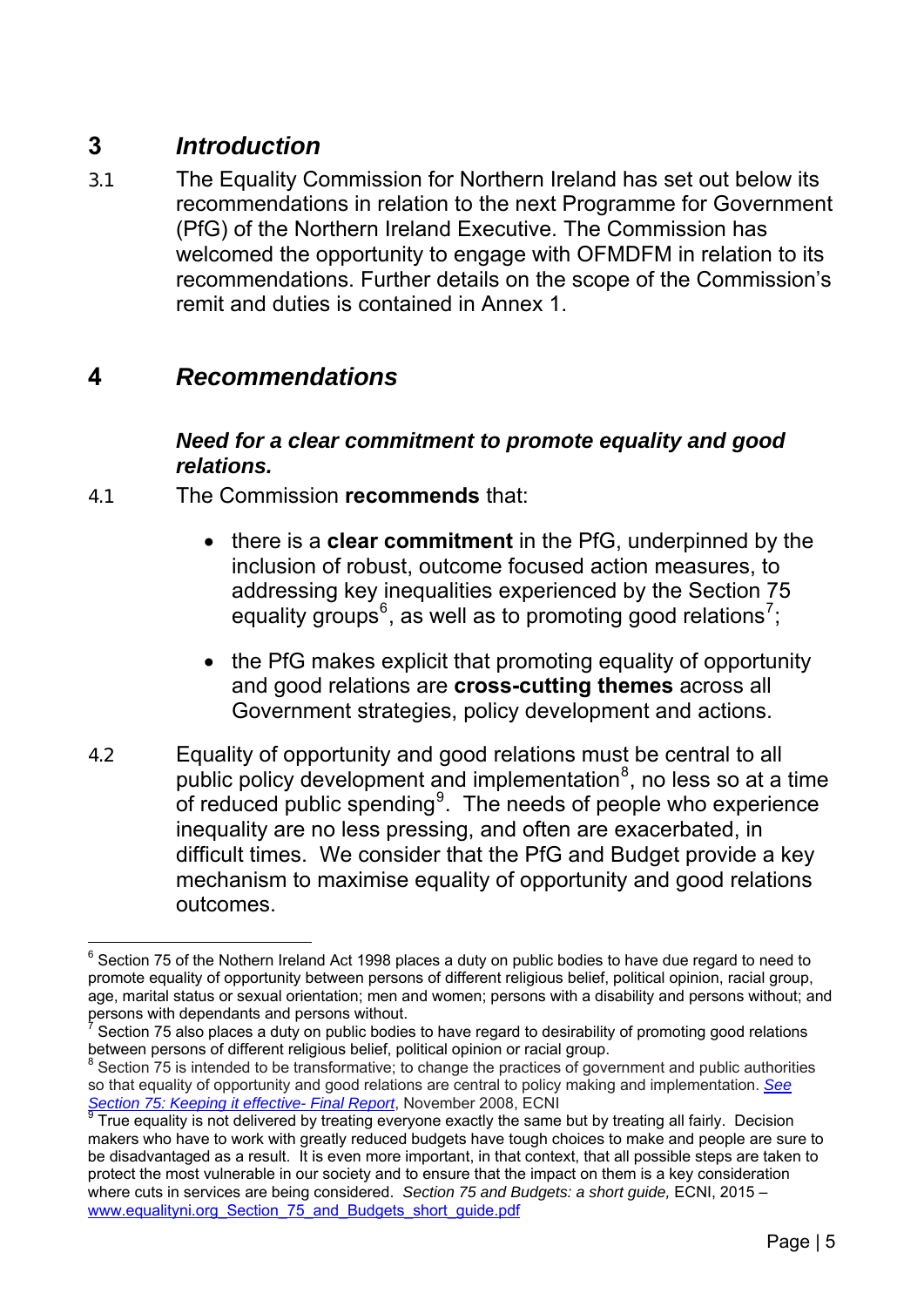- 4.3 Whilst we both recognise and welcome the progress that has been made to address inequalities experienced by Section 75 equality groups, many key inequalities remain persistent and hard to tackle. There are also a number of new and emerging inequalities, for example, inequalities experienced by trans people, that need addressed.
- 4.4 It is essential that there is a high level, visible commitment in the PfG to addressing these inequalities and improving outcomes for Section 75 equality groups across a range of areas.
- 4.5 Further, whilst socio-economic disadvantage is not a specified ground under the equality legislation, the barriers and inequalities experienced by equality groups can be exacerbated by poverty and social exclusion<sup>[10](#page-5-0)</sup>. We continue to stress the need for urgent action to address poverty and social exclusion experienced by a range of equality groups.
- 4.6 We had welcomed the inclusion of the underpinning principles of equality and sustainability in the current *PfG 2011-15*; as well as the commitment that all policies and programmes across Government would be built upon the values of equality, fairness, inclusion and good relations $11$ .
- 4.7 A clear commitment in the PfG, underpinned by the inclusion of robust, outcome focussed actions to addressing key inequalities, is consistent with:
	- the public sector equality duties on public bodies, including Government Departments, under Section 75 of the Northern Ireland Act 1998 and the Disability Discrimination Act 1995<sup>[12](#page-5-2)</sup>;
	- existing strategic objectives and outcomes set out in the Executive's equality and good relations strategies, including on gender, disability, age, race, and *Together: Building a United Community* Strategy (TBUC)<sup>[13](#page-5-3)</sup>;
	- UK Government obligations under international human rights instruments, including the UN Convention on the Rights of People with Disabilities (UNCRPD), the UN Convention on the Elimination of all forms of Racial Discrimination (UNCERD), the UN Convention for the Elimination of Discrimination

 $\overline{a}$ <sup>10</sup> *See ECNI [Statement on Key Inequalities in Northern Ireland](http://www.equalityni.org/ECNI/media/ECNI/Publications/Employers%20and%20Service%20Providers/S75%20P10%20investigation%20reports/KeyinequalitiesinNI2007.pdf?ext=.pdf) 2007*

<span id="page-5-2"></span><span id="page-5-1"></span><span id="page-5-0"></span><sup>11</sup> See ECNI *Response to draft Programme for Government 2011-2015*[,](http://www.google.co.uk/url?sa=t&rct=j&q=&esrc=s&source=web&cd=5&cad=rja&uact=8&ved=0ahUKEwjS75Ops7vKAhXCtBoKHcDHDPIQFgg2MAQ&url=http%3A%2F%2Fwww.equalityni.org%2FECNI%2Fmedia%2FECNI%2FConsultation%2520Responses%2F2012%2FProgramme_for_Governemnt-2012.pdf%253) February 2012<br><sup>12</sup> In particul[ar, to have due regard to the need to promote the participat](http://www.google.co.uk/url?sa=t&rct=j&q=&esrc=s&source=web&cd=5&cad=rja&uact=8&ved=0ahUKEwjS75Ops7vKAhXCtBoKHcDHDPIQFgg2MAQ&url=http%3A%2F%2Fwww.equalityni.org%2FECNI%2Fmedia%2FECNI%2FConsultation%2520Responses%2F2012%2FProgramme_for_Governemnt-2012.pdf%253)ion of disabled people in public life and to promote positive attitudes towards disabled people.

<span id="page-5-3"></span><sup>&</sup>lt;sup>13</sup> [Together: Building a United Community](https://www.google.co.uk/url?sa=t&rct=j&q=&esrc=s&source=web&cd=1&cad=rja&uact=8&ved=0ahUKEwivk96ltbvKAhWEbiYKHck7ABwQFggcMAA&url=https%3A%2F%2Fwww.ofmdfmni.gov.uk%2Farticles%2Ftogether-building-united-community&usg=AFQjCNEZ6cMQxjl_dEt70fn-qDTp1PO8WA&bvm=b) Strategy, TBUC Strategy, 2013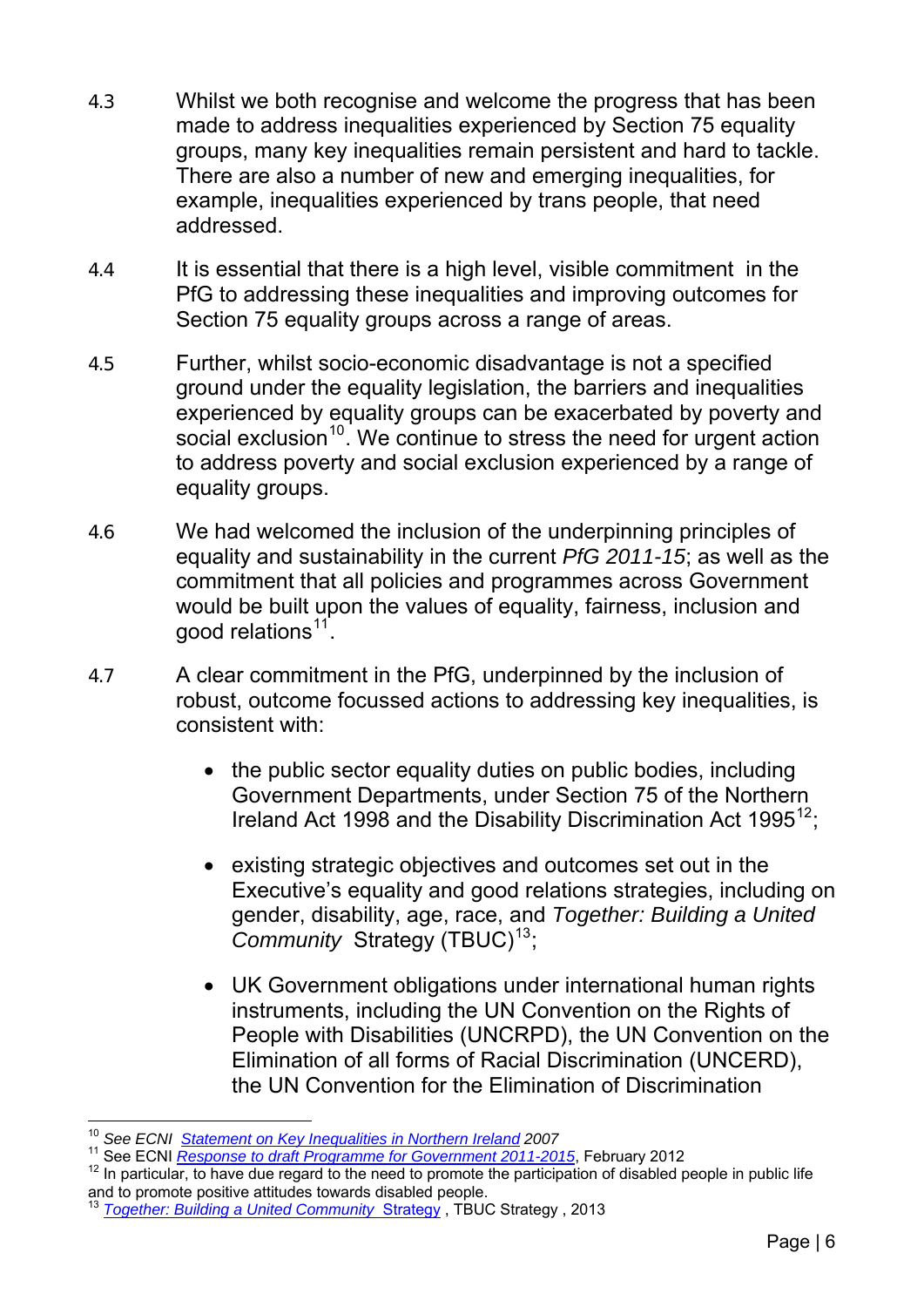against Women (CEDAW) ) and the Framework Convention for the Protection of National Minorities (FCNM);

- the recent UN Sustainable Development Goals (2015) which have been adopted by the UK Government and which include goals and targets on tackling poverty and reducing inequalities, and a specific goal on achieving gender equality  $14$ .
- 4.8 Further, there are clear economic and social benefits to promoting equality and good relations. Inequalities, for example, between men and women impose a heavy toll on the economy and result in the under utilisation of talent<sup>[15](#page-6-1)</sup>. On the other hand, economic and business benefits can be gained from enhancing gender equality.
- 4.9 In addition, as recognised by *Together: Building a United Community* Strategy (TBUC), improved community relations results in both economic benefits, such as increased tourism and investment opportunities, as well as social benefits, such as an improved quality of life for everyone<sup>[16](#page-6-2)</sup>.
- 4.10 It is important to note that the other devolved administrations, Wales and Scotland, have set out clear commitments to promoting equality and eliminating discrimination, and building inclusive communities, underpinned by robust actions, in their respective Programmes for  $Govermment<sup>17</sup>$  $Govermment<sup>17</sup>$  $Govermment<sup>17</sup>$

<span id="page-6-0"></span> $\overline{a}$  $14$  For example, there is a goal on "gender equality", including targets on ending all forms of discrimination against women and girls and ensuring women's full and effective participation and equal opportunities for leadership at all levels of decision-making in political, economic and public life. There is also a goal on "reduced inequalities", including targets to ensure equal opportunity and reduce inequalities of outcome, and by 2030 to empower and promote the social, economic and political inclusion of all, irrespective of age, sex, disability, race, ethnicity, origin, religion or economic or other status .See [UN Sustainable Development](http://www.globalgoals.org/) 

<span id="page-6-3"></span><span id="page-6-2"></span>

<span id="page-6-1"></span>[Goals,](http://www.globalgoals.org/) September 20[15](http://www.globalgoals.org/)<br><sup>15</sup> For example, as highlighted in the <u>EU [Strategy](https://www.google.co.uk/url?sa=t&rct=j&q=&esrc=s&source=web&cd=1&cad=rja&uact=8&ved=0ahUKEwivk96ltbvKAhWEbiYKHck7ABwQFggcMAA&url=https%3A%2F%2Fwww.ofmdfmni.gov.uk%2Farticles%2Ftogether-building-united-community&usg=AFQjCNEZ6cMQxjl_dEt70fn-qDTp1PO8WA&bvm=b) for equality between women and men 2010-2015</u><br><sup>16</sup> <u>Together: Building a United Community Strategy</u> , TBUC Strategy , 2013<br><sup>17</sup> See, for example, overarching aim to "*create a fair society free from discrimination, harassment and victimisation with cohesive and inclusive communities*".The aim was underpinned by a series of measures designed to advance equality of opportunity and tackle discrimination . *[Welsh Programme for Government 2011-2015](http://www.google.co.uk/url?sa=t&rct=j&q=&esrc=s&source=web&cd=3&cad=rja&uact=8&ved=0ahUKEwjE2PmSo9vJAhXMtRQKHSFlAO4QFggqMAI&url=http%3A%2F%2Fwales.gov.uk%2Fdocs%2Fstrategies%2F110929fullen.pdf&usg=AFQjCNE-o8-_rnsBbopCYla1UuUyPGxitw)*, p29. See also A *[Stronger Scotland, the Government Programme for Scotland 2015-16](https://www.google.co.uk/?gws_rd=ssl#q=A+stronger+Scotland)* which recognises the need to do more to address the underlying causes of inequality and contains a range of measures designed to tackle inequalities including gender pay inequality, addressing gender stereotypes, improving childcare and

action on gender balance and public boards.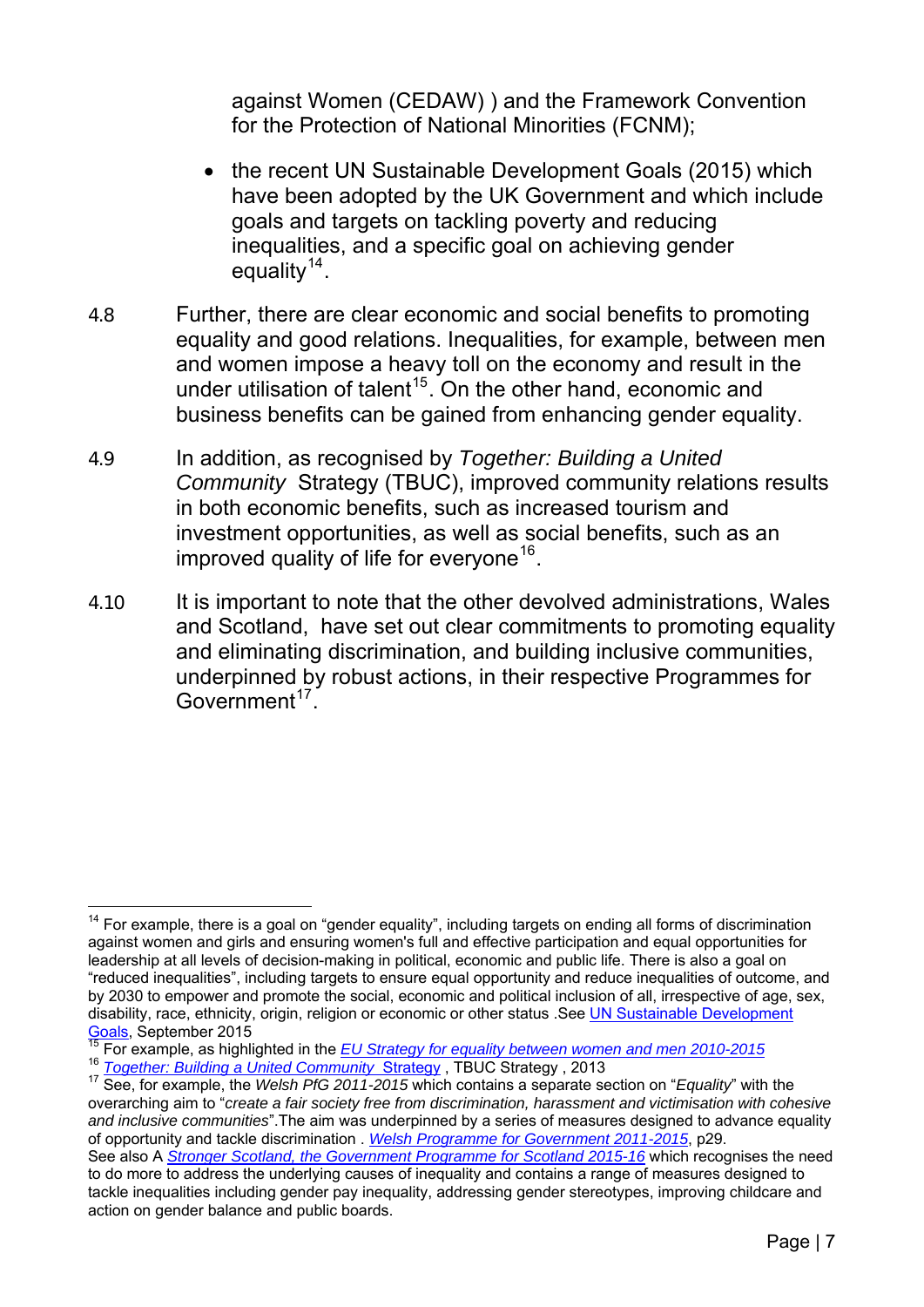### *Social Attitudes*

- 4.11 The Commission **recommends** that the PfG includes actions designed to:
	- challenge prejudicial attitudes, behaviour and hate crime so as to ensure that workplaces, services, public spaces and communities are free from harassment and/or discrimination across the equality grounds.
- 4.12 This includes the need to address sectarianism and racism within the workplace<sup>[18](#page-7-0)</sup>; to tackle the significant attitudinal barriers to employment for people with disabilities<sup>[19](#page-7-1)</sup>; and to challenge the negative attitudes towards Irish Travellers, Eastern European Migrant Workers and other minority ethnic individuals<sup>[20](#page-7-2)</sup>, as well as Lesbian, Gay and Bisexual (LGB) people and trans individuals <sup>[21](#page-7-3)</sup>.
- 4.13 It also includes action aimed at tackling hate crime experienced by Section 75 groups, including sectarian, racist,homophobic, transphobic, and disability hate crime<sup>[22](#page-7-4)</sup>.
- 4.14 Our recommendations are consistent with a number of existing *good relations outcomes* that are linked to the implementation of '*Together: Building a United Community;* namely; the "increased use of shared space and services; "young people engaged in bringing the community together" ; "improved attitudes between young people from different backgrounds"; "shared space is accessible to all"; "a reduction in the prevalence of hate crime and intimidation"; and "a community where places and spaces are safe for all"<sup>[23](#page-7-5)</sup>.

### *Action to mainstream equality in education and ensure shared education*

4.15 The Commission **recommends** that the PfG includes actions designed to:

<span id="page-7-0"></span><sup>18</sup> <sup>18</sup> See, for example, recommendations in *ECNI Racial Equality Position Paper 2014*<br>www.equalityni.org RacialEquality PolicyPosition2014.pdf

<span id="page-7-1"></span> $\frac{19}{19}$  For example, an ECNI commissioned equality awareness survey in Northern Ireland found that 26% of respondents stated that they would mind having a person with mental ill health as a colleague. See *Equality Awareness Survey 2011* ECNI – [www.equalityni.org\\_Do-You-Mean-Me-equality-awareness-and-attitudes](http://www.equalityni.org/Publications/Delivering-Equality/Do-You-Mean-Me-equality-awareness-and-attitudes-su?ID=1245)  $20$  Ibid

<span id="page-7-3"></span><span id="page-7-2"></span><sup>21</sup> See for example, *ECNI Racial Equality Position Paper 2014*

[www.equalityni.org\\_RacialEquality\\_PolicyPosition2014.pdf](http://www.equalityni.org/ECNI/media/ECNI/Publications/Delivering%20Equality/RacialEquality_PolicyPosition2014.pdf); and *ECNI Sexual Orientation Equality Policy Position Paper 2013* – [www.equalityni.org\\_Promoting-SO-Equality-policy-position](http://www.equalityni.org/Publications/Delivering-Equality/Promoting-SO-Equality-policy-position?ID=2997) and

<span id="page-7-4"></span><sup>22</sup> For example, in 2014/15 there were 1,043 sectarian hate crimes and 921 racially motivated hate crimes and 207 homophobic hate crimes. Racial hate crimes have doubled since 2011/12. See OFMDFM *[Good](https://www.ofmdfmni.gov.uk/sites/default/files/publications/ofmdfm/good-relations-indicators-2015-report.pdf)* 

<span id="page-7-5"></span>*Relations Indicators: 2015 Update*. [23](https://www.ofmdfmni.gov.uk/sites/default/files/publications/ofmdfm/good-relations-indicators-2015-report.pdf) See outcomes set out in OFMDFM *[Good Relations Indicators: 2015 Update](https://www.ofmdfmni.gov.uk/sites/default/files/publications/ofmdfm/good-relations-indicators-2015-report.pdf)*. See also *[Together: Building](https://www.google.co.uk/url?sa=t&rct=j&q=&esrc=s&source=web&cd=1&cad=rja&uact=8&ved=0ahUKEwivk96ltbvKAhWEbiYKHck7ABwQFggcMAA&url=https%3A%2F%2Fwww.ofmdfmni.gov.uk%2Farticles%2Ftogether-building-united-community&usg=AFQjCNEZ6cMQxjl_dEt70fn-qDTp1PO8WA&bvm=b)  [a United Community](https://www.google.co.uk/url?sa=t&rct=j&q=&esrc=s&source=web&cd=1&cad=rja&uact=8&ved=0ahUKEwivk96ltbvKAhWEbiYKHck7ABwQFggcMAA&url=https%3A%2F%2Fwww.ofmdfmni.gov.uk%2Farticles%2Ftogether-building-united-community&usg=AFQjCNEZ6cMQxjl_dEt70fn-qDTp1PO8WA&bvm=b)* Strategy , TBUC Strategy , 2013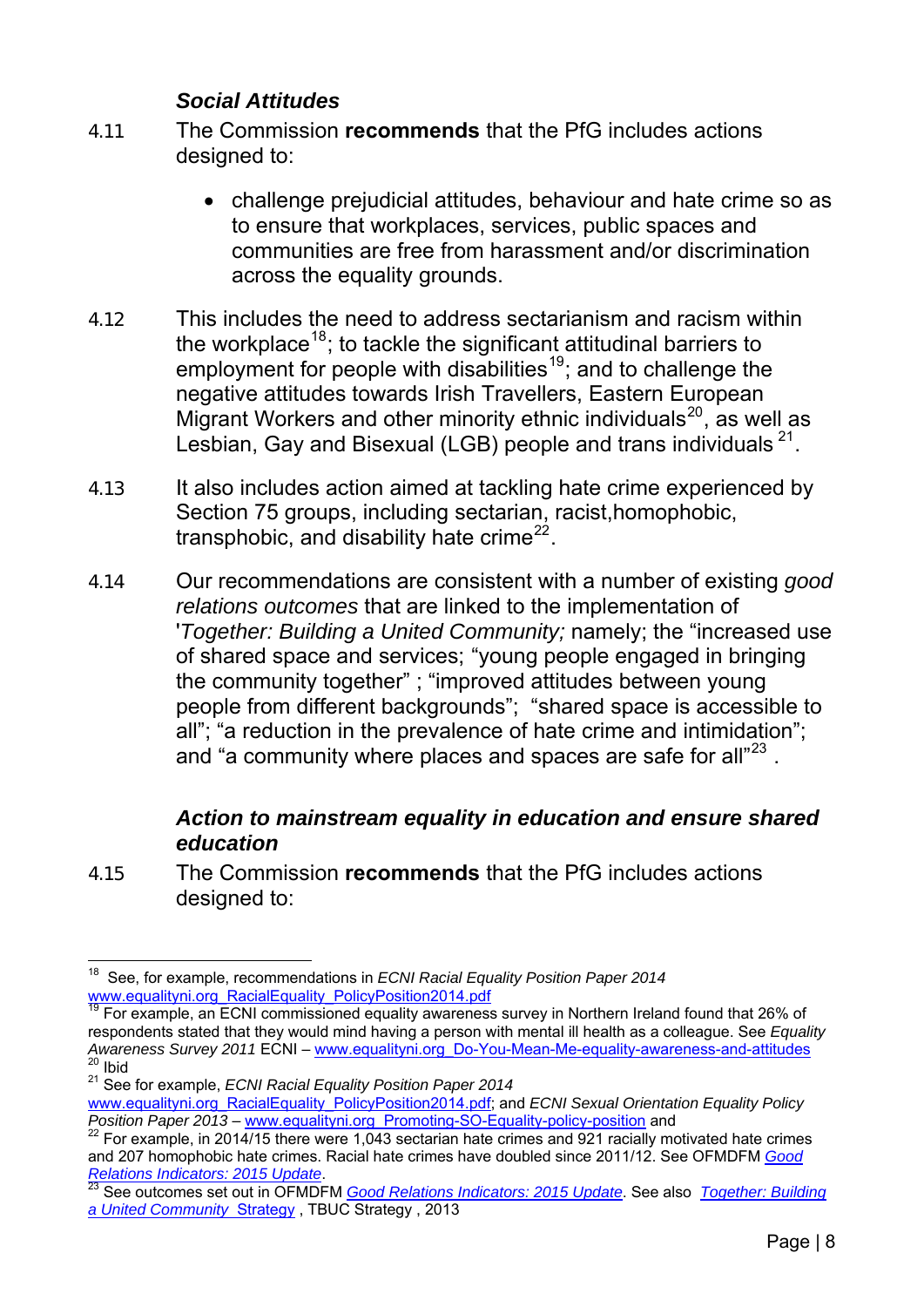- ensure a move to a system of education which routinely teaches pupils together via a shared curriculum in shared classes; where sharing impacts meaningfully and substantively on every learner $^{24}$  $^{24}$  $^{24}$ ;
- ensure that equality is mainstreamed in the curriculum<sup>[25](#page-8-1)</sup>; in teacher training; and in the policies and practice of schools and wider education bodies $^{26}$  $^{26}$  $^{26}$ :
- ensure a safe learning place and the absence of bullying in educational establishments on any Section 75 grounds;
- address the education inequalities faced by certain groups of learners; such as Irish Travellers; Protestant working class boys; disabled children and young people; as well as measures to address issues such as gender sterotyping; and to remove the barriers facing looked after children and young  $c~ers<sup>27</sup>$  $c~ers<sup>27</sup>$  $c~ers<sup>27</sup>$ .
- 4.16 The Commission is of the view that every child should have access to a good quality school experience, can reach their full potential and that schools promote the inclusion and participation of all<sup>[28](#page-8-4)</sup>.
- 4.17 We consider that all children and young people must be valued equally and believe that they should be allowed the opportunity to develop to their full potential. The role of the education system should be to foster and facilitate that development $^{29}$  $^{29}$  $^{29}$ .
- 4.18 We consider that sharing in education, across the full range of equality grounds has the potential to improve educational access and attainment for pupils from a diverse range of backgrounds and abilities<sup>[30](#page-8-6)</sup>
- 4.19 We have consistently raised concerns about the bullying of, for example, Lesbian, Gay, Bisexual (LGB), minority ethnic, disabled, and trans pupils in schools. We have called for steps designed to

 $\overline{a}$ 24 See *ECNI Response to Department of Education Shared Education: draft policy and legislation* 

<span id="page-8-1"></span><span id="page-8-0"></span>*consultation,* ECNI, 2015 – [www.equalityni.org\\_SharedEducation\\_pdf](http://www.equalityni.org/ECNI/media/ECNI/Consultation%20Responses/2015/DENI-SharedEducation_060315.pdf?ext=.pdf)<br><sup>25</sup> To include Relationships & Sexuality Eduction (RSE) and teaching to prevent gender based violence; and<br>promote positive attitudes, for example, towar

<span id="page-8-2"></span><sup>&</sup>lt;sup>26</sup> Every Child an Equal Child: Statement on key inequalities in education and a strategy for intervention, ECNI, 2008 – [www.equalityni.org\\_Key-inequalities-in-education-Every-child-an-equal-child](http://www.equalityni.org/Publications/Delivering-Equality/Key-inequalities-in-education-Every-child-an-equal?ID=1235) <sup>27</sup> *Ibid*

<span id="page-8-4"></span><span id="page-8-3"></span> $28$  lbid

<span id="page-8-5"></span> $29$  Ibid

<span id="page-8-6"></span><sup>30</sup> In *Every Child an Equal Child* (2008) we welcomed the growth of integrated and shared education as a means of breaking down barriers and of providing a further choice for parents and children.Ibid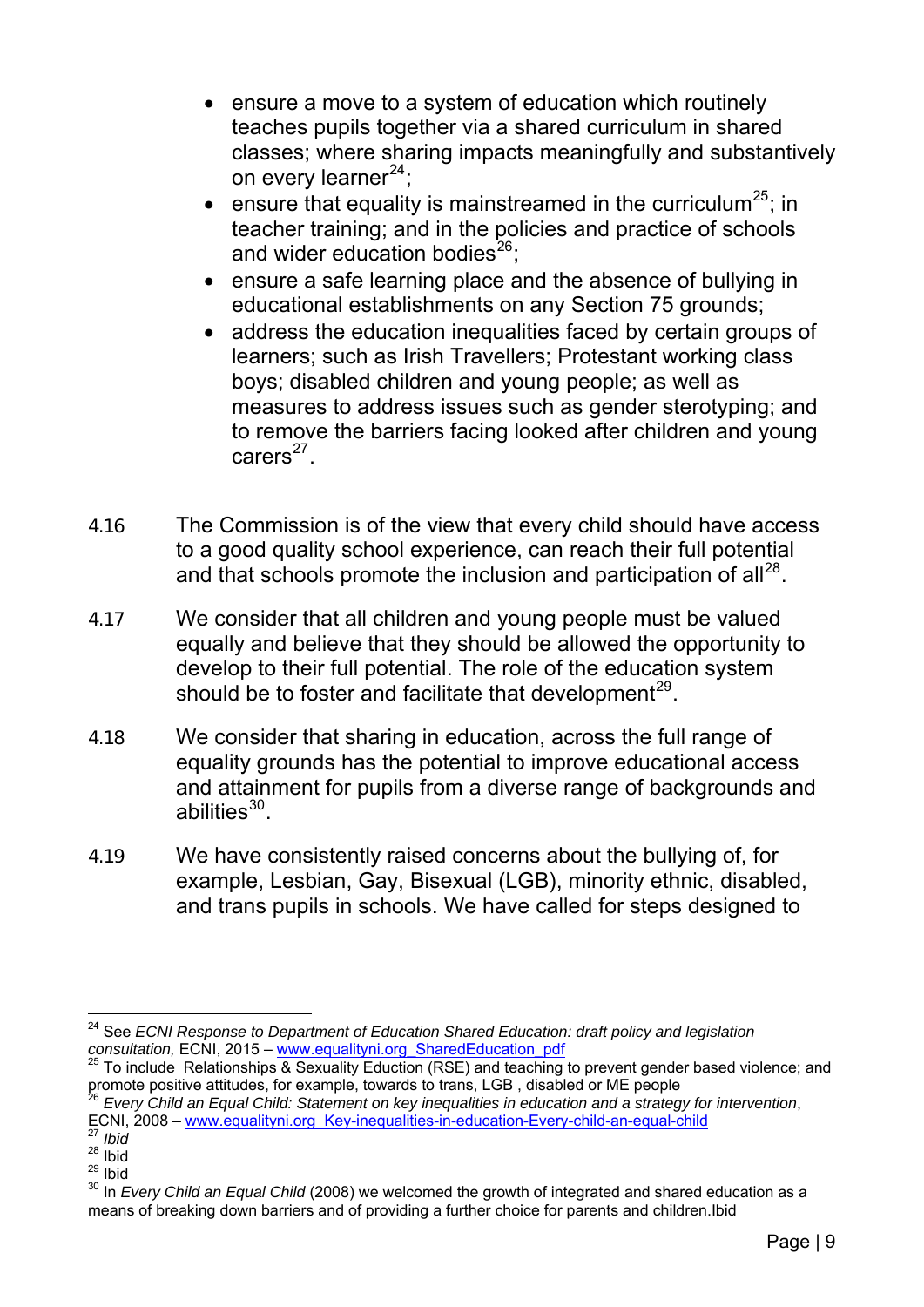tackle prejudice-based bullying in schools and improve monitoring and recording of these incidents $31$ .

- 4.20 We have also drawn attention to the non- attendance, drop-out rates and poor educational outcomes experienced by Irish Travellers $^{32}$  $^{32}$  $^{32}$ . We have recommended measures to address the educational underachievement of boys, including Protestant working class boys, as well as looked after children and young people<sup>[33](#page-9-1)</sup>. Further, we have highlighted that steps should be taken to address the factors that inhibit girls' life experiences, such as gender stereotyping as regards subject choice, the curriculum and careers guidance<sup>[34](#page-9-2)</sup>.
- 4.21 Further, a recent report on *Education Inequalities in Northern Ireland*  $(2015)^{35}$  $(2015)^{35}$  $(2015)^{35}$  commissioned by the Equality Commission has also highlighted that many children in Northern Ireland continue to experience persistent educational inequalities because of barriers which are linked to disability, gender, religion and other equality grounds. These inequalities are magnified for children coming from social and economically disadvantaged backgrounds.
- 4.22 Our recommendations are consistent with a number of *strategic objectives* that OFMDFM has already identified relating to addressing educational inequalities. OFMDFM has, in addition, identified indicators designed to track progress in relation to these educational inequalities .
- 4.23 For example, the *Gender Equality Strategy 2006-2016* includes the strategic objective "*to ensure women and men, including girls and boys, shall have equal access to education and life long learning*" [36](#page-9-4) . There are also indicators relating to the gender gap between males and females as regards working age qualifications, school leavers' qualifications and subject choice; higher and further education progress and subject choice  $37$ .
- 4.24 Further, the *Disability Strategy 2012-2015* includes the strategic objective to "*increase the opportunities for people with disabilities to attain skills and qualifications through access to appropriate training*

<sup>31</sup> See ECNI Response to Department of Education, *Addressing Bullying in Schools,* ECNI, 2015 – [www.equalityni.org\\_DENI-BullyingConsultation\\_Feb-2014-pdf](http://www.equalityni.org/ECNI/media/ECNI/Consultation%20Responses/2015/ECNI-Response-to-DENI-BullyingConsultation_Feb-2014-final.pdf?ext=.pdf) <sup>32</sup> See ECNI Racial Equality Position Paper 2014 –

<span id="page-9-1"></span><span id="page-9-0"></span>[www.equalityni.org\\_RacialEquality\\_PolicyPosition2014.pdf](http://www.equalityni.org/ECNI/media/ECNI/Publications/Delivering%20Equality/RacialEquality_PolicyPosition2014.pdf)<br><sup>[33](http://www.equalityni.org/ECNI/media/ECNI/Publications/Delivering%20Equality/RacialEquality_PolicyPosition2014.pdf)</sup> See *Every Child an Equal Child: key inequalities in education*, ECNI, 2008 – www.equalityni.org\_Key-<br>inequalities-in-education-Every-child-an-equal-child

<span id="page-9-3"></span><span id="page-9-2"></span> $^{34}$  $^{34}$  $^{34}$  [ECNI Shadow Report CEDAW](http://www.google.co.uk/url?sa=t&rct=j&q=&esrc=s&source=web&cd=1&cad=rja&uact=8&ved=0CCAQFjAAahUKEwj9r8Ofi6TIAhXHtxQKHWqjBT0&url=http%3A%2F%2Fwww.equalityni.org%2FECNI%2Fmedia%2FECNI%2FPublications%2FDelivering%2520Equality%2FCEDAW_2013.pdf&usg=AFQjCNGSjN_)<br>  $^{35}$  [See Burns, S., Leitch, R. and H](http://www.google.co.uk/url?sa=t&rct=j&q=&esrc=s&source=web&cd=1&cad=rja&uact=8&ved=0CCAQFjAAahUKEwj9r8Ofi6TIAhXHtxQKHWqjBT0&url=http%3A%2F%2Fwww.equalityni.org%2FECNI%2Fmedia%2FECNI%2FPublications%2FDelivering%2520Equality%2FCEDAW_2013.pdf&usg=AFQjCNGSjN_)ughes, J. (2015) *Education Inequalities in Northern Ireland*<br>  $^{36}$  See *Gender Equality Strategy 2006-2016*<br>
<sup>37</sup> See *OFMDFM Gender Equality Stati* 

<span id="page-9-4"></span>

<span id="page-9-5"></span>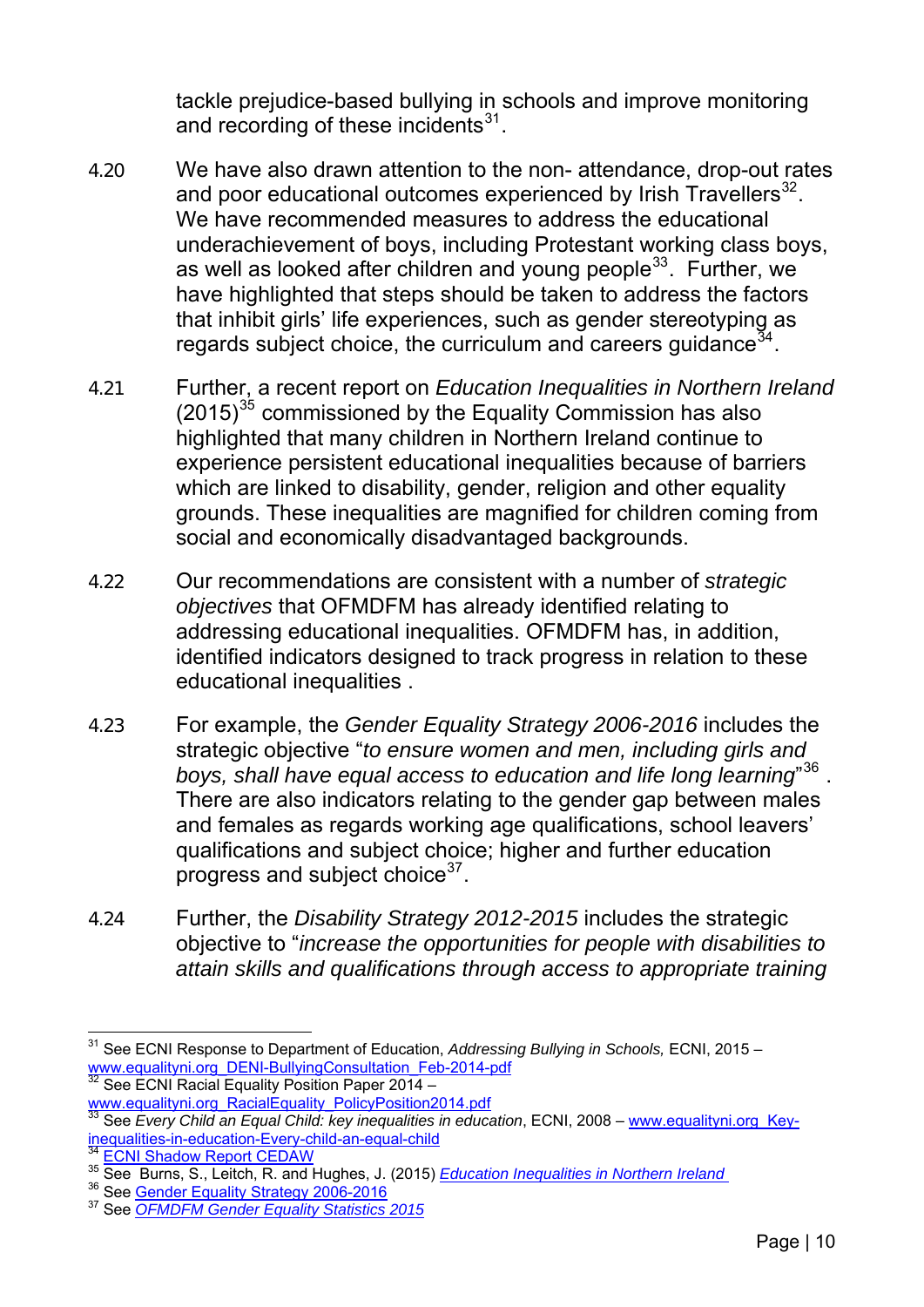*and lifelong learning opportunities".* OFMDFM has developed baseline indicators to track progress of this objective<sup>38</sup>.

### *Action to promote equality in workplaces and support economic participation of S75 groups*

4.25 The Commission **recommends** that the PfG includes actions designed to:

- reduce discrimination in employment, including due to pregnancy and maternity $^{39}$  $^{39}$  $^{39}$  and disability $^{40}$  $^{40}$  $^{40}$ ;
- support women's economic participation, including through access to appropriate, accessible and affordable childcare, promoting flexible working, and encouraging men to share  $responsibility$  for childcare $41$ ; as well as addressing the concentration of women in part time, low paid work and mitigating the impact of rebalancing the economy $42$ ;
- address the exploitation and forced labour of migrant workers and the concentration of some minority ethnic workers in low paid employment $43$ .
- support people with disabilities in terms of accessing and remaining in the workplace $44$ .
- ensure training and programmes to enable people to get into or stay in work that are accessible and inclusive for all<sup>[45](#page-10-6)</sup>.

 $\overline{a}$ 38 See OFMDFM *Disability Strategy 2012 -2015 [Baseline indicators Set](https://www.ofmdfmni.gov.uk/sites/default/files/publications/ofmdfm_dev/baseline-indicators-disability-strategy.pdf)* , 2013. It is also in the process of developing indicators relating to the educational attainment gap of disabled pupils and students, including in post primary education, special schools, and in higher education.See OFMDFM consultation on Disability Strategy 2012-2015 Annual Indicator consultation 2014, November 2014

<span id="page-10-0"></span><sup>&</sup>lt;sup>39</sup> For example, discrimination enquiries to the Commission give an indication of current levels of discrimination. It is of note that over a quarter of enquiries (26.7% ( 923)) made to the Commission in 2014/15 related to sex discrimination. Almost 20% of enquiries (184) related to pregnancy and maternity. The CEDAW Committee has also highlighted the need to address the persistent discrimination against pregnant women in employment. *[Concluding Observations on UK](http://www.edf.org.uk/blog/wp-content/uploads/2013/07/INT_CEDAW_COC_GBR_14761_E.doc)*, CEDAW Committee, 26 July 2013

<span id="page-10-1"></span><sup>40</sup> Enquiries to the Equality Commission across each of the discrimination grounds reveals that the highest number relate to disability discrimination in employment, representing 38% in 2013-14 and 34% in 2014-15. <sup>41</sup> See ECNI Childcare position paper 2013 – [www.equalityni.org\\_Childcare\\_PolicyPosition\\_Mar13.pdf](http://www.equalityni.org/ECNI/media/ECNI/Publications/Delivering%20Equality/Childcare_PolicyPosition_Mar13.pdf?ext=.pdf)  $^{42}$  [ECNI Shadow Report CEDAW](http://www.google.co.uk/url?sa=t&rct=j&q=&esrc=s&source=web&cd=1&cad=rja&uact=8&ved=0CCAQFjAAahUKEwj9r8Ofi6TIAhXHtxQKHWqjBT0&url=http%3A%2F%2Fwww.equalityni.org%2FECNI%2Fmedia%2FECNI%2FPublications%2FDelivering%2520Equality%2FCEDAW_2013.pdf&usg=AFQjCNGSjN_) 43 [See ECNI Racial Equality Pos](http://www.google.co.uk/url?sa=t&rct=j&q=&esrc=s&source=web&cd=1&cad=rja&uact=8&ved=0CCAQFjAAahUKEwj9r8Ofi6TIAhXHtxQKHWqjBT0&url=http%3A%2F%2Fwww.equalityni.org%2FECNI%2Fmedia%2FECNI%2FPublications%2FDelivering%2520Equality%2FCEDAW_2013.pdf&usg=AFQjCNGSjN_)ition paper 2014

<span id="page-10-3"></span><span id="page-10-2"></span>

<span id="page-10-5"></span><span id="page-10-4"></span>[www.equalityni.org\\_RacialEquality\\_PolicyPosition2014.pdf](http://www.equalityni.org/ECNI/media/ECNI/Publications/Delivering%20Equality/RacialEquality_PolicyPosition2014.pdf)<br><sup>44</sup>See ECNI response to Disability Strategy 2011 – <u>www.equalityni.org\_IMNI-response-to-OFMDFM-</u><br>Disability-Strategy-2011

<span id="page-10-6"></span>To include, for instance, access to employment and training for women ( [ECNI Shadow Report CEDAW](http://www.google.co.uk/url?sa=t&rct=j&q=&esrc=s&source=web&cd=1&cad=rja&uact=8&ved=0CCAQFjAAahUKEwj9r8Ofi6TIAhXHtxQKHWqjBT0&url=http%3A%2F%2Fwww.equalityni.org%2FECNI%2Fmedia%2FECNI%2FPublications%2FDelivering%2520Equality%2FCEDAW_2013.pdf&usg=AFQjCNGSjN_)), specific initiatives for Travellers and Roma ([www.equalityni.org\\_RacialEquality\\_PolicyPosition2014\)](http://www.equalityni.org/ECNI/media/ECNI/Publications/Delivering%20Equality/RacialEquality_PolicyPosition2014.pdf?ext=.pdf) and measures to close the employment gap for people with disabilities

[<sup>\(</sup>www.equalityni.org\\_IMNI\\_CRPD\\_ParallelJurisdictionalReport\\_WorkingPaper](http://www.equalityni.org/ECNI/media/ECNI/Publications/Delivering%20Equality/IMNI_CRPD_ParallelJurisdictionalReport_WorkingPaper_v1_080714.pdf?ext=.pdf)), as well as measures to mainstream equality in employment.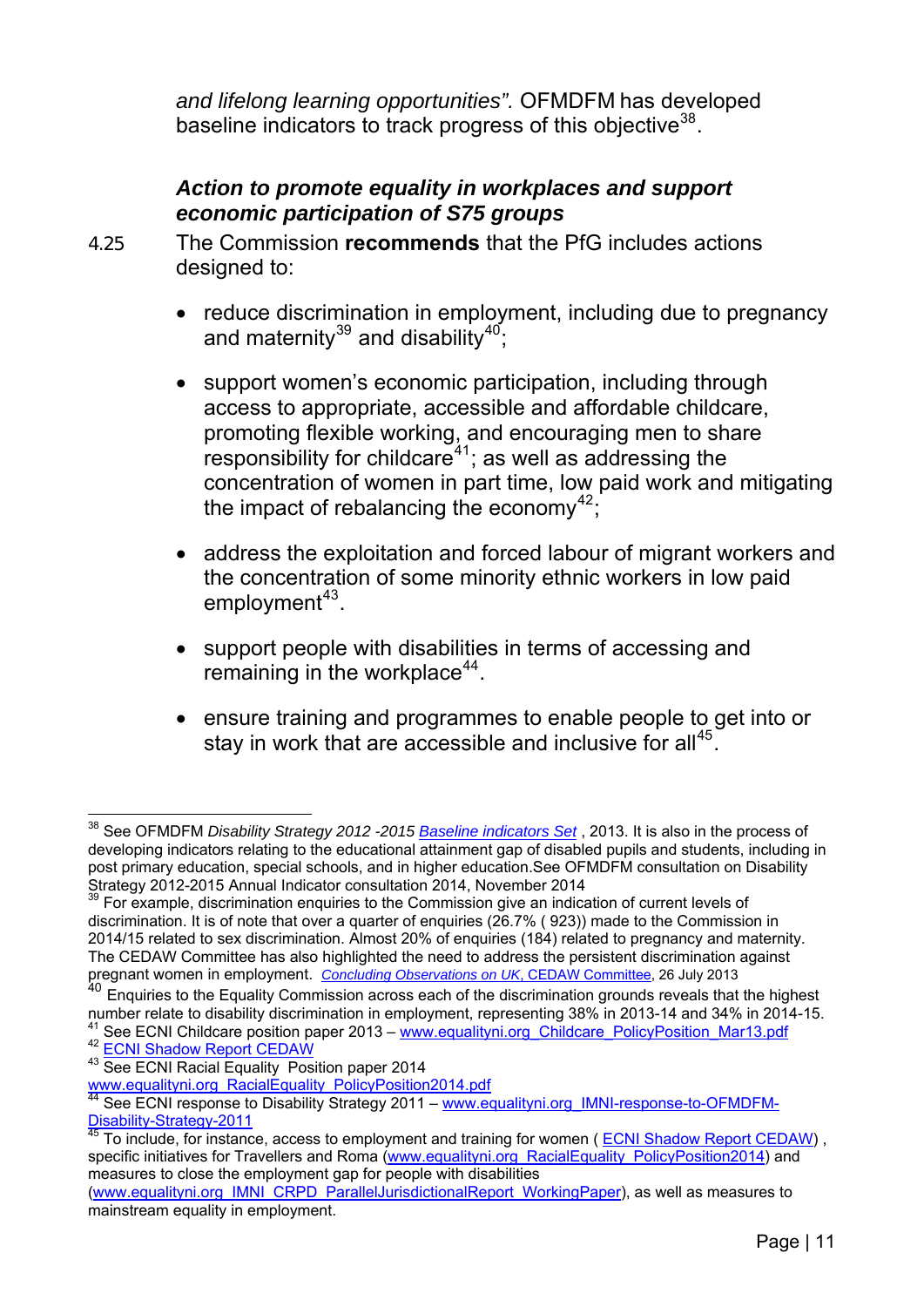- 4.26 Equality of opportunity and good relations should not be marginal when faced with challenging economic circumstances; they should be central to all public policy development and implementation<sup>[46](#page-11-0)</sup>. A specific focus for the Commission is economic independence, specifically mindful of the needs of women $47$ .
- 4.27 It is important that economic policies ensure that the most vulnerable are protected and the response to constraints on public expenditure should not exacerbate inequalities.
- 4.28 Our recommendations are consistent with a number of *strategic objectives and outcomes* already identified by OFMDFM and set out in a number of equality strategies.
- 4.29 This includes, for example, the *Gender Equality Strategy 2006- 2016[48](#page-11-2)* which contains the strategic objective "*to ensure the economic security of both men and women*" and "*to achieve equal value for paid work done by women and men, and promote their equitable participation in the paid and unpaid labour force*". OFMDFM has developed indicators to track progress in relation to these objectives $49$ .
- 4.30 Further, the *Disability Strategy 2012 -2015[50](#page-11-4)* contains the strategic objective to "*work towards increasing the number of people with disabilities entering all levels of employment and safeguard the rights of those disabled people already in work*" [51](#page-11-5).
- 4.31 In addition, they are consistent with the strategic aim set out in the recent *Active Ageing Strategy 2016- 2021,* "*to support older people to develop to the fullest of their potential and well-being through flexible practices in the workplace and appropriate training and reskilling*..." [52](#page-11-6).
- 4.32 The removal of barriers to work, including those experienced by women, people with disabilities, older people and minority ethnic

 $\overline{a}$ 46 *[Realising Outcomes from Section 75: a guide for public authorities](http://www.equalityni.org_realisingoutcomes_s75advicetopas2011.pdf/),* ECNI, 2011

<span id="page-11-2"></span><span id="page-11-1"></span><span id="page-11-0"></span><sup>47</sup> [ECNI Shadow Report CEDAW](http://www.google.co.uk/url?sa=t&rct=j&q=&esrc=s&source=web&cd=1&cad=rja&uact=8&ved=0CCAQFjAAahUKEwj9r8Ofi6TIAhXHtxQKHWqjBT0&url=http%3A%2F%2Fwww.equalityni.org%2FECNI%2Fmedia%2FECNI%2FPublications%2FDelivering%2520Equality%2FCEDAW_2013.pdf&usg=AFQjCNGSjN_) 48 [Namely "](http://www.google.co.uk/url?sa=t&rct=j&q=&esrc=s&source=web&cd=1&cad=rja&uact=8&ved=0CCAQFjAAahUKEwj9r8Ofi6TIAhXHtxQKHWqjBT0&url=http%3A%2F%2Fwww.equalityni.org%2FECNI%2Fmedia%2FECNI%2FPublications%2FDelivering%2520Equality%2FCEDAW_2013.pdf&usg=AFQjCNGSjN_)*to ensure the economic security of both men and women*" and "*to achieve equal value for paid work done by women and men, and promote their equitable participation in the paid and on paid labour*  force". [OFMDFM has developed indicators to](http://www.ofmdfmni.gov.uk/gender-equality-strategy-2006-2016-2nd-edition-large-print.pdf) track progress in relation to these objectives.<br><sup>49</sup> See <u>Gender Equality Strategy 2006-2016</u><br><sup>50</sup> See Strategic Objective 15 "<u>Disability Strategy 2012 -2015</u><br><sup>51</sup> Reducing the h

<span id="page-11-3"></span>

<span id="page-11-5"></span><span id="page-11-4"></span>responsibilities (predominantly women) is also consistent with the strategic objectives and targets set by the Department for Employment and Learning and the Department for Enterprise Trade and Investment in their recent joint *Enabling Success* Strategy*[Enabling Success, a strategy to tackle economic inactivity in Northern](https://www.detini.gov.uk/sites/default/files/publications/deti/enabling-success.pdf)  Ireland*, April 2015, DEL & DETI [52](https://www.detini.gov.uk/sites/default/files/publications/deti/enabling-success.pdf) *[Active Ageing Strategy 2016- 2021](https://www.ofmdfmni.gov.uk/sites/default/files/publications/ofmdfm/active-ageing-strategy.pdf)*

<span id="page-11-6"></span>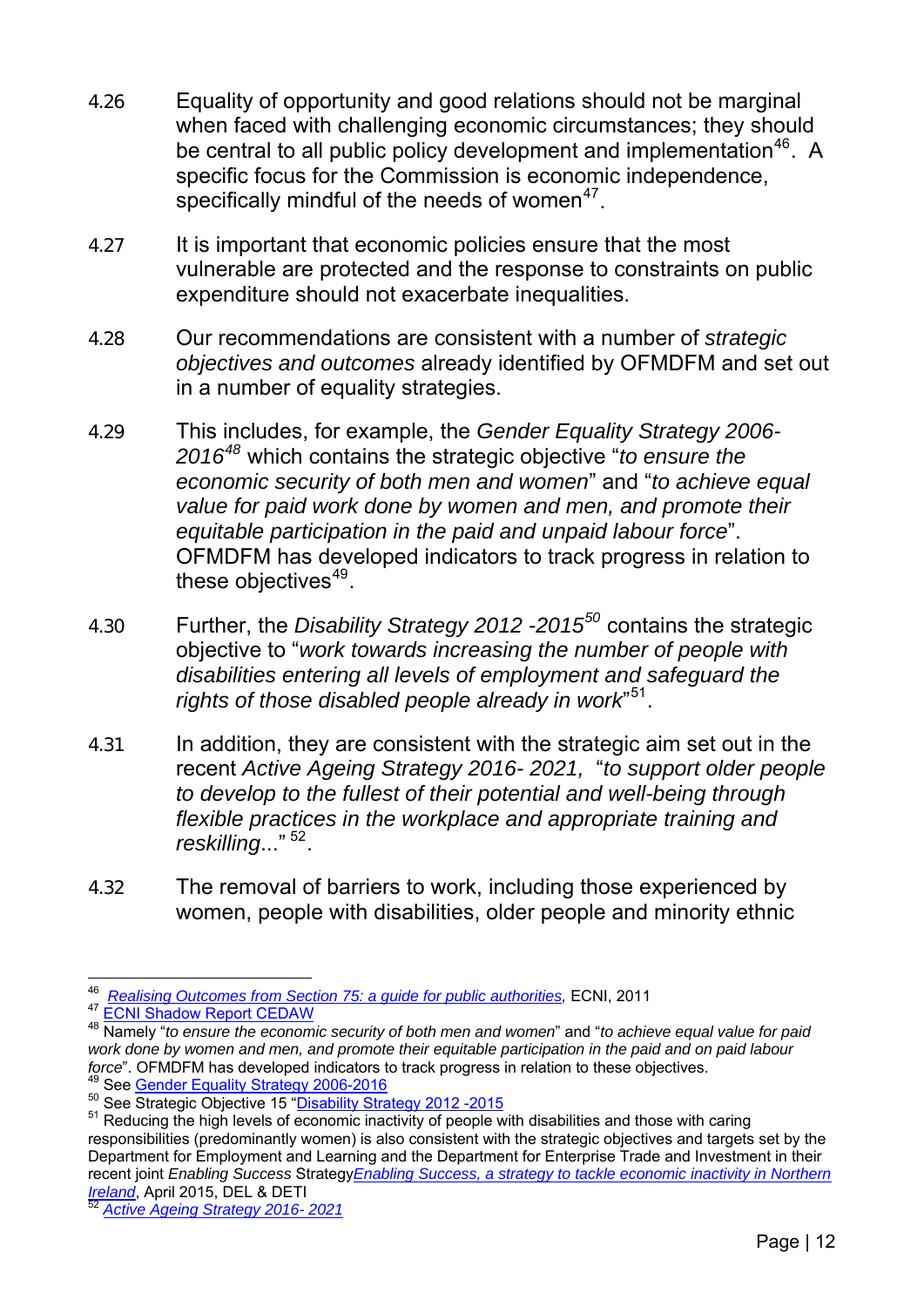workers, will contribute to realising Northern Ireland's full economic potential with improved employment opportunities for all.

### *Action to protect most vulnerable and mitigate adverse impact of welfare reform*

4.33 The Commission **recommends** that the PfG includes actions:

- to protect the most vulnerable from the adverse impact of welfare reform, particularly mindful of the impact on people with disabilities and women, and the barriers experienced by minority ethnic communities (including asylum seekers and refugees);
- to identify and commit to specific measures which will mitigate the adverse impact of welfare reform on the promotion of equality of opportunity, or any alternate policies which might better achieve the promotion of equality of opportunity  $53$ .
- 4.34 We have, for example, raised concerns about the potential impact of welfare reform proposals on people with disabilities<sup>[54](#page-12-1)</sup> and women<sup>[55](#page-12-2)</sup>. In addition, while many of the top priorities for older people are income related<sup>[56](#page-12-3)</sup>, older people are also shown not to fully access benefits and take up programmes.
- 4.35 Further, minority ethnic communities, including asylum seekers and refugees, can also experience barriers to accessing social protection and services<sup>[57](#page-12-4)</sup>. We have recommended that, as part of a broader Refugee Integration Strategy<sup>[58](#page-12-5)</sup>, the Executive takes action to address the problems experienced by asylum seekers during transition from one form of public support to another; ensures that asylum seekers receive appropriate support from arrival until voluntary departure or compulsory removal from the UK, and

<span id="page-12-0"></span> $\overline{a}$  $^{\rm 53}$  We note that a recent report on welfare reform mitigation sets out a strategy designed to mitigate the impact of welfare reform proposals. See [Welfare reform working group mitigations Report](https://www.ofmdfmni.gov.uk/sites/default/files/publications/ofmdfm/welfare-reform-mitigations-working-group-report.pdf) January 2016, E Evason

<span id="page-12-1"></span> $\frac{54}{64}$  For example, the Commission has highlighted that the proposed transition from the Disability Living Allowance (DLA) to the new Personal Independence Payment (PIP) will result in loss of income for many disabled people. See *[IMNI Parallel Jurisdictional Report Working Paper](http://www.google.co.uk/url?sa=t&rct=j&q=&esrc=s&source=web&cd=3&cad=rja&uact=8&ved=0ahUKEwjYmpT2hrbKAhUGuRQKHSRhCT4QFgguMAI&url=http%3A%2F%2Fwww.equalityni.org%2FECNI%2Fmedia%2FECNI%2FPublications%2FDelivering%2520Equality%2FIMNI_CRPD_ParallelJurisdiction)*, July 2014.See also [ECNI policy](http://www.google.co.uk/url?sa=t&rct=j&q=&esrc=s&source=web&cd=1&cad=rja&uact=8&ved=0CCEQFjAA&url=http%3A%2F%2Fwww.equalityni.org%2FDelivering-Equality%2FAddressing-inequality%2FWelfare-Reform%2FPolicy-responses%2FPolicy-position-on-Welfare-Reform&ei=THQJV)  [position on welfare reform](http://www.google.co.uk/url?sa=t&rct=j&q=&esrc=s&source=web&cd=1&cad=rja&uact=8&ved=0CCEQFjAA&url=http%3A%2F%2Fwww.equalityni.org%2FDelivering-Equality%2FAddressing-inequality%2FWelfare-Reform%2FPolicy-responses%2FPolicy-position-on-Welfare-Reform&ei=THQJV) and ECNI [Response to EQIA on Welfare Reform](http://www.equalityni.org/ECNI/media/ECNI/Consultation%20Responses/2011/DSD-Welfare_Reform_Bill-EQIA.pdf?ext=.pdf), 2011

<span id="page-12-2"></span> $55$  For example, the Commission has highlighted that paying the Universal Credut to the main earner following joint claim and joint assessment The Commission raised concerns that the arrangements may disproportionately affect women. [www.niassembly.gov.uk\\_ad-hoc\\_equalitycommissionbriefing.](http://www.niassembly.gov.uk/globalassets/documents/official-reports/ad-hoc/ad-hoc-2012-13/121203_equalitycommissionbriefing.pdf) The Commission has also See [ECNI Shadow Report CEDAW](http://www.google.co.uk/url?sa=t&rct=j&q=&esrc=s&source=web&cd=1&cad=rja&uact=8&ved=0CCAQFjAAahUKEwj9r8Ofi6TIAhXHtxQKHWqjBT0&url=http%3A%2F%2Fwww.equalityni.org%2FECNI%2Fmedia%2FECNI%2FPublications%2FDelivering%2520Equality%2FCEDAW_2013.pdf&usg=AFQjCNGSjN_) and response to Department for Social Development *Proposals on welfare Reform,* ECNI, 2013 – [www.equalityni.org\\_DSD-Proposals-on-Welfare-](http://www.equalityni.org/ECNI/media/ECNI/News%20and%20Press/Press%20Releases/2013/DSD-Proposals-on-Welfare-Reform-Response-13-05-13.pdf)[Reform-Response-2013](http://www.equalityni.org/ECNI/media/ECNI/News%20and%20Press/Press%20Releases/2013/DSD-Proposals-on-Welfare-Reform-Response-13-05-13.pdf)

Priorities for example, include cost of food and energy, not enough money and keeping warm. See *Northern Ireland Pensioners' Parliament Report, as* quoted in response to *Active Ageing Strategy,* ECNI,

<span id="page-12-5"></span><span id="page-12-4"></span><span id="page-12-3"></span><sup>2014 –</sup> [www.equalityni.org\\_.OFMDFM-Older-Peoples-strategy-2014](http://www.equalityni.org/Delivering-Equality/Consultancy-responses/Consultation-Response-Files/2014/OFMDFM-Older-People-s-strategy-2014) 37 See ECNI Racial Equality position paper 2014 [www.equalityni.org\\_RacialEquality\\_PolicyPosition2014.pdf](http://www.equalityni.org/ECNI/media/ECNI/Publications/Delivering%20Equality/RacialEquality_PolicyPosition2014.pdf?ext=.pdf) <sup>57</sup> See ECNI Racial Equality\_position2014.pdf <sup>58</sup> Ibi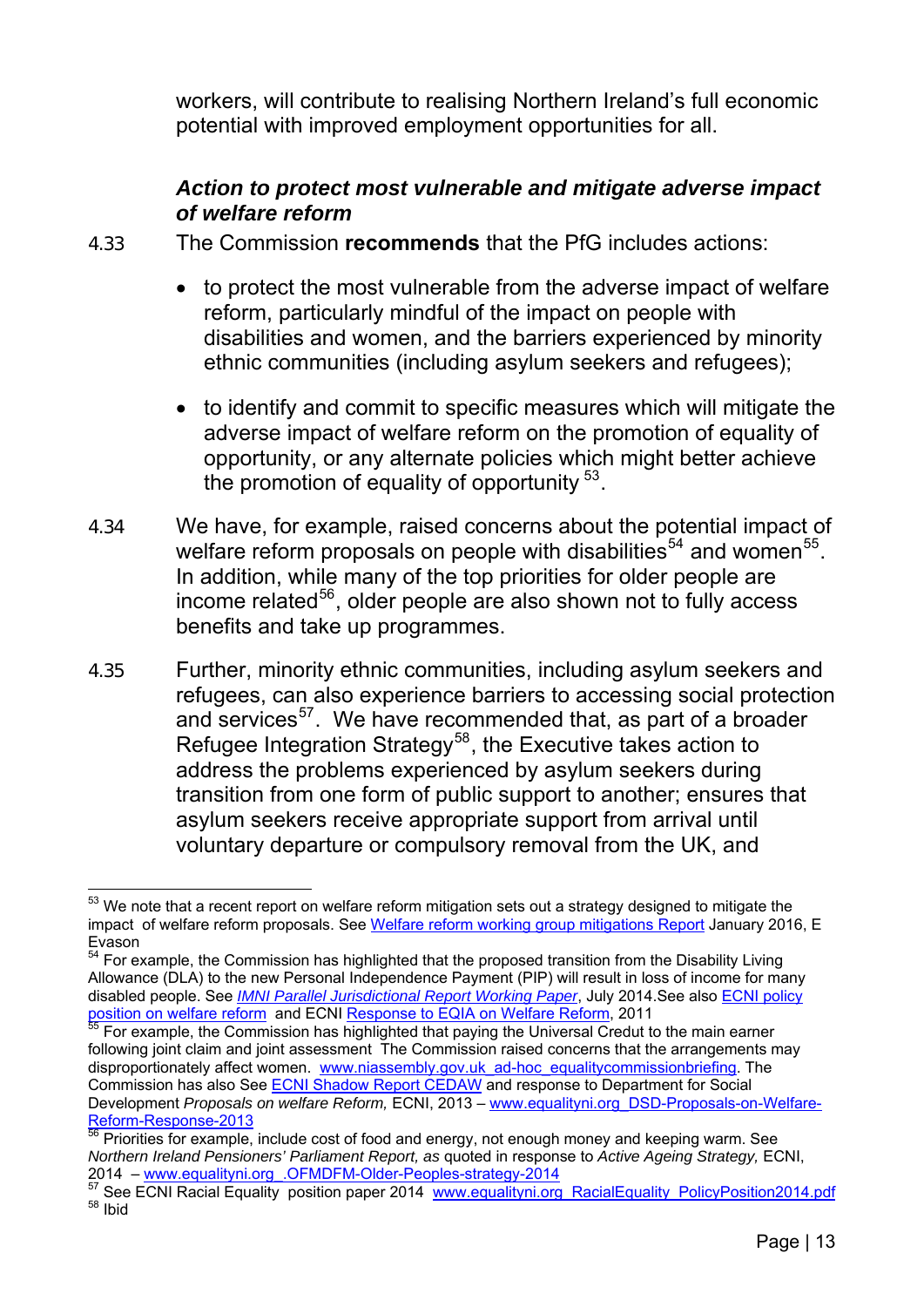assesses the barriers faced by asylum seekers and refugees in accessing benefits, including the accessibility of services $59$ .

### *Action to develop safe and shared communities and ensure independent living*

- 4.36 The Commission **recommends** that the PfG includes actions designed to:
	- develop safe, shared communities based on equality, dignity and respect;
	- ensure that everyone has access to a safe, secure home and enjoys the right to independent living, including for people with disabilities and older people; and addresses the housing needs of particular equality groups, such as Irish Travellers, and minority ethnic communities (including migrant workers and refugees).
- 4.37 We recommend the inclusion of actions in the PfG designed to develop safe, shared communities based on equality, dignity and respect. Shared communities should include shared housing, as well as shared education, and shopping and facilities, such as leisure facilities<sup>[60](#page-13-0)</sup>.
- 4.38 As outlined above $^{61}$  $^{61}$  $^{61}$ , there is a need to eradicate prejudicial attitudes and stereotypes in order to create communities that are safe for all, removing discrimination, prejudice and hate crime.
- 4.39 We have also highlighted the need to ensure that everyone has access to a safe, secure home and enjoys the right to independent living, including for people with disabilities  $62$  and older people  $63$ .
- 4.40 We also recommend actions that address the needs of particular equality groups, such as Irish Travellers, minority ethnic communities (including migrant workers and refugees) who experience insecurity of tenure and overcrowding  $64$ , and who experience poorer conditions.

 $\overline{a}$ <sup>59</sup> Ibid

<span id="page-13-0"></span><sup>60</sup> See ECNI [Response](http://www.equalityni.org/ECNI/media/ECNI/Consultation%20Responses/2010/Cohesion_Sharing_Integration-Draft_Programme.pdf?ext=.pdf) to draft Programme for Cohesion, Sharing and Integration 2010 and [Response](http://www.equalityni.org_shared-future-consultation-response/), *A Shared Future,* ECNI, 2003

<sup>&</sup>lt;sup>61</sup> See section above on 'Social Attitudes'.

<span id="page-13-2"></span><span id="page-13-1"></span><sup>62</sup> See Section above on Section minimum . [www.equalityni.org\\_IMNI-response-to-OFMDFM-Disability-Strategy-2011](http://www.equalityni.org/Delivering-Equality/Consultancy-responses/Consultation-Response-Files/2012/IMNI-response-to-OFMDFM-Disability-Strategy-2011)

<span id="page-13-3"></span><sup>&</sup>lt;sup>63</sup> See ECNI Response to A*ctive Ageing Strategy, ECNI,* 2014 – www.equalityni.org .OFMDFM-Older-[Peoples-strategy-2014](http://www.equalityni.org/Delivering-Equality/Consultancy-responses/Consultation-Response-Files/2014/OFMDFM-Older-People-s-strategy-2014)

<span id="page-13-4"></span> $64$  See ECNI recommendations in ECNI Racial Equality position paper 2014 – [www.equalityni.org\\_RacialEquality\\_PolicyPosition2014.pdf](http://www.equalityni.org/ECNI/media/ECNI/Publications/Delivering%20Equality/RacialEquality_PolicyPosition2014.pdf)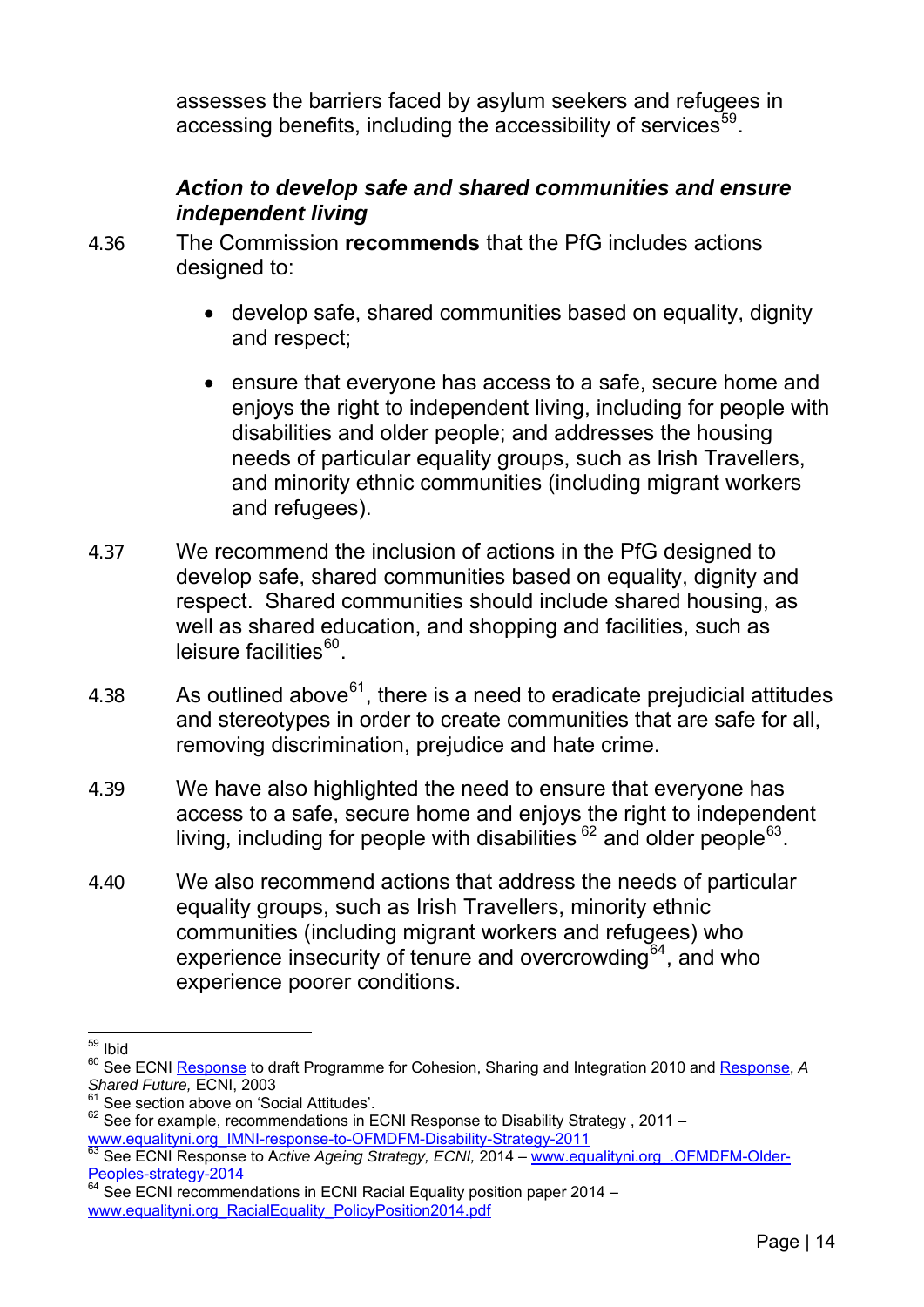- 4.41 In addition, as outlined above  $65$ , we recommend the provision of accessible, affordable, high quality childcare that should, alongside providing for the child, additionally seek to promote equality of opportunity for parents and benefit wider society and the economy<sup>[66](#page-14-1)</sup>.
- 4.42 Further, we recommend that community planning mechanisms, including the implementation of community plans by local councils, should ensure that equality and good relations are mainstreamed in public policy $67$ .
- 4.43 Our recommendation to develop safe, shared communities based on equality, dignity and respect is consistent with a number of existing *good relations outcomes* that are linked to the implementation of '*Together: Building a United Community'* [68](#page-14-3)*.*
- 4.44 The need to combat racism and race hate crime has also been recently recognised in the Executive's *Racial Equality Strategy 2015-2025*[69](#page-14-4).
- 4.45 Our recommendations are also consistent with the strategic objectives set out in the *Disability Strategy 2012- 2015* to "*ensure that people with disabilities and their families have appropriate accommodation and adequate support to live independently*"; and to "*ensure that people with disabilities are treated equally by the law, have access to justice and can live safely in their own community*" [70](#page-14-5).
- 4.46 In addition, they are consistent with the strategic aim set out in the recent *Active Ageing Strategy 2016- 2021,* "*to achieve active independent living by older people*..." [71](#page-14-6). It is also consistent with the associated *outcome* that "*older people live independently for as long as they can, free from poverty and in suitable, safe homes*".

<span id="page-14-5"></span><span id="page-14-4"></span>

<span id="page-14-0"></span><sup>65</sup> See section above on 'Employment'

<span id="page-14-1"></span><sup>&</sup>lt;sup>66</sup> See ECNI *Childcare position*, ECNI, 2013 – [www.equalityni.org\\_Childcare-policy-position-Maximising-the](http://www.equalityni.org/Publications/Delivering-Equality/Childcare-policy-position-Maximising-the-economic?ID=4266)[economic](http://www.equalityni.org/Publications/Delivering-Equality/Childcare-policy-position-Maximising-the-economic?ID=4266)

<span id="page-14-2"></span><sup>67</sup> See *Embedding Equality and Good Relations in Local Government, principles paper,* ECNI, 2008 – [www.equalityni.orgPrinciples-local-govt-reform.pdf](http://www.equalityni.org/ECNI/media/ECNI/Publications/Delivering%20Equality/Principles-goodrelations-local-govt-reform.pdf?ext=.pdf)<br><sup>68</sup> Namely; the "increased use of shared space and services; "young people engaged in bringing the

<span id="page-14-3"></span>community together" ; "improved attitudes between young people from different backgrounds"; "shared space is accessible to all"; "a reduction in the prevalence of hate crime and intimidation"; and "a community where places and spaces are safe for all". See outcomes set out in OFMDFM *[Good Relations Indicators:](https://www.ofmdfmni.gov.uk/sites/default/files/publications/ofmdfm/good-relations-indicators-2015-report.pdf)*  2015 Update. See also Together: Building a United Community [Strategy](https://www.google.co.uk/url?sa=t&rct=j&q=&esrc=s&source=web&cd=1&cad=rja&uact=8&ved=0ahUKEwivk96ltbvKAhWEbiYKHck7ABwQFggcMAA&url=https%3A%2F%2Fwww.ofmdfmni.gov.uk%2Farticles%2Ftogether-building-united-community&usg=AFQjCNEZ6cMQxjl_dEt70fn-qDTp1PO8WA&bvm=b), TBUC Strategy, 2013<br>
<sup>[69](https://www.ofmdfmni.gov.uk/sites/default/files/publications/ofmdfm/good-relations-indicators-2015-report.pdf)</sup> Rocial Equality Strategy 2015-2025<br>
<sup>70</sup> [Disability Strategy 2012 -2015](https://www.ofmdfmni.gov.uk/sites/default/files/publications/ofmdfm_dev/disability-strategy-2012-2015.pdf)<br>
<sup>71</sup> Active Ageing Strategy 2016-2021

<span id="page-14-6"></span>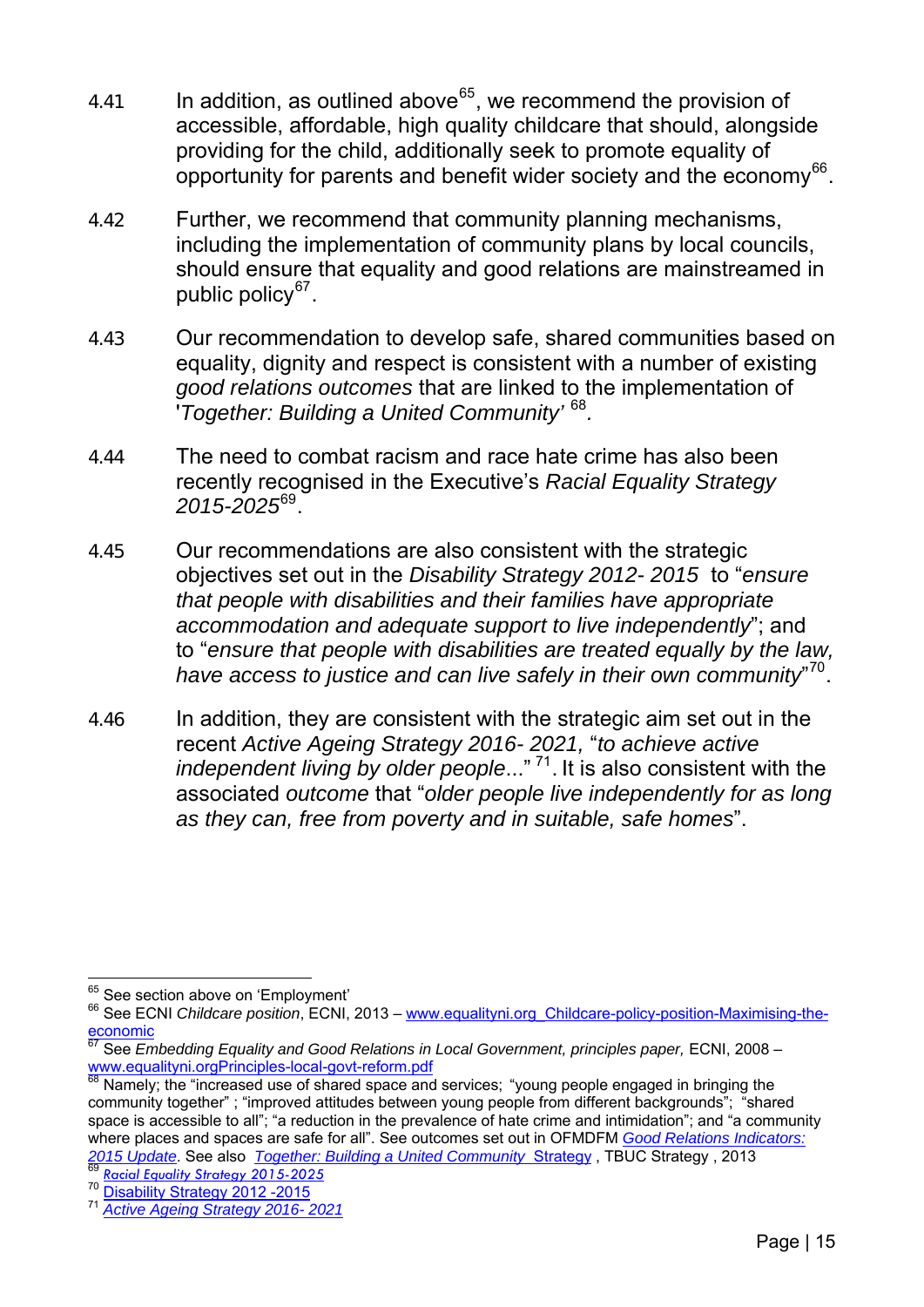### *Action to remove barriers to Health and Social Care and well being and address specifc needs of S75 groups*

4.47 The Commission **recommends** that the PfG includes actions that will:

- identify and remove barriers to health and social care experienced by particular Section 75 equality groups such as older people<sup>[72](#page-15-0)</sup>, LGB people<sup>[73](#page-15-1)</sup>, Irish Travellers and other minority ethnic communities<sup>[74](#page-15-2)</sup>. These include barriers relating to prejudice, information, language, culture and, particularly for rural people, lack or affordability of transport.
- ensure investment in health care to address the specific needs of people with disabilities, including the sexual health and maternity needs of disabled women; as well as young people's mental health needs and the high suicide rates among men, IrishTravellers, and young people<sup>[75](#page-15-3)</sup>;
- ensure that any ban on blood donations by men who have sex with men (MSM) is based on clear scientific evidence and the extent and duration of the ban is appropriate to the level of risk identified $^{76}$  $^{76}$  $^{76}$ :
- progress the Commission's call for a full consultation into abortion law in Northern Ireland $^{77}$  $^{77}$  $^{77}$ ;
- ensure the collection, by the DHSSPS, of system wide data across the Section 75 categories; and that appropriate account is taken of people's multiple identities<sup>[78](#page-15-6)</sup>.
- 4.48 Health and social care is fundamental to people's quality of life and general well being. A number of factors can contribute to health inequalities including socio-economic and environmental

<span id="page-15-0"></span> $\overline{a}$ <sup>72</sup> Response to Active Ageing Strategy, ECNI, 2014 – www.equalityni.org .OFMDFM-Older-Peoples[strategy-2014](http://www.equalityni.org/Delivering-Equality/Consultancy-responses/Consultation-Response-Files/2014/OFMDFM-Older-People-s-strategy-2014)

<span id="page-15-1"></span><sup>&</sup>lt;sup>73</sup>See *ECNI* Sexual Orientation Policy Position Paper 2013 [www.equalityni.org\\_Promoting-SO-Equality](http://www.equalityni.org/Publications/Delivering-Equality/Promoting-SO-Equality-policy-position?ID=2997)[policy-position](http://www.equalityni.org/Publications/Delivering-Equality/Promoting-SO-Equality-policy-position?ID=2997)<br><sup>74</sup> See *ECNI Racial Equality Position Paper – www.*equalityni.org\_RacialEquality\_PolicyPosition2014.pdf

<span id="page-15-3"></span><span id="page-15-2"></span>The See ECNI [Statement on Key Inequalities in Northern Ireland](http://www.equalityni.org/ECNI/media/ECNI/Publications/Employers%20and%20Service%20Providers/S75%20P10%20investigation%20reports/KeyinequalitiesinNI2007.pdf?ext=.pdf) 2007 ECNI Racial Equality Position Paper –<br>www.equalityni.org RacialEquality PolicyPosition2014.pdf and ECNI Shadow Report CEDAW

<span id="page-15-4"></span>To In particular, the Commission has recommended that a ban on blood donations from any group, including LGB individuals, must be based on clear scientific evidence and the extent and duration of the ban must be appropriate to the level of risk identified. It has also stated that the current position of a lifetime ban on blood donations by MSM individuals resident in Northern Ireland is inconsistent with the Department's practice of accepting donated blood from Great Britain, where MSM individuals are permitted to donate blood after a 12 month deferral. See *ECNI Sexual Orientation policy position paper* 2013 – [www.equalityni.org\\_Promoting-](http://www.equalityni.org/Publications/Delivering-Equality/Promoting-SO-Equality-policy-position?ID=2997)[SO-Equality-policy-position](http://www.equalityni.org/Publications/Delivering-Equality/Promoting-SO-Equality-policy-position?ID=2997)

<span id="page-15-5"></span><sup>77</sup> See ECNI *Response to Department of Justice consultation Criminal Law on abortion – lethal foetal* 

<span id="page-15-6"></span><sup>&</sup>lt;sup>78</sup> ECNI, [Response](http://www.google.co.uk/url?sa=t&rct=j&q=&esrc=s&source=web&cd=1&cad=rja&uact=8&ved=0ahUKEwjBq_eZ2b3KAhVJyRQKHRDiBmsQFggcMAA&url=http%3A%2F%2Fwww.equalityni.org%2FECNI%2Fmedia%2FECNI%2FConsultation%2520Responses%2F2015%2FDHSSPS-Health-SocialCareGovernance.) to the DHSSPS The Right Time, the Right Place: an expert examination of the *application of health and social care governance arrangements for ensuring the quality of care provision in Northern Ireland (the Donaldson report),* ECNI, 2015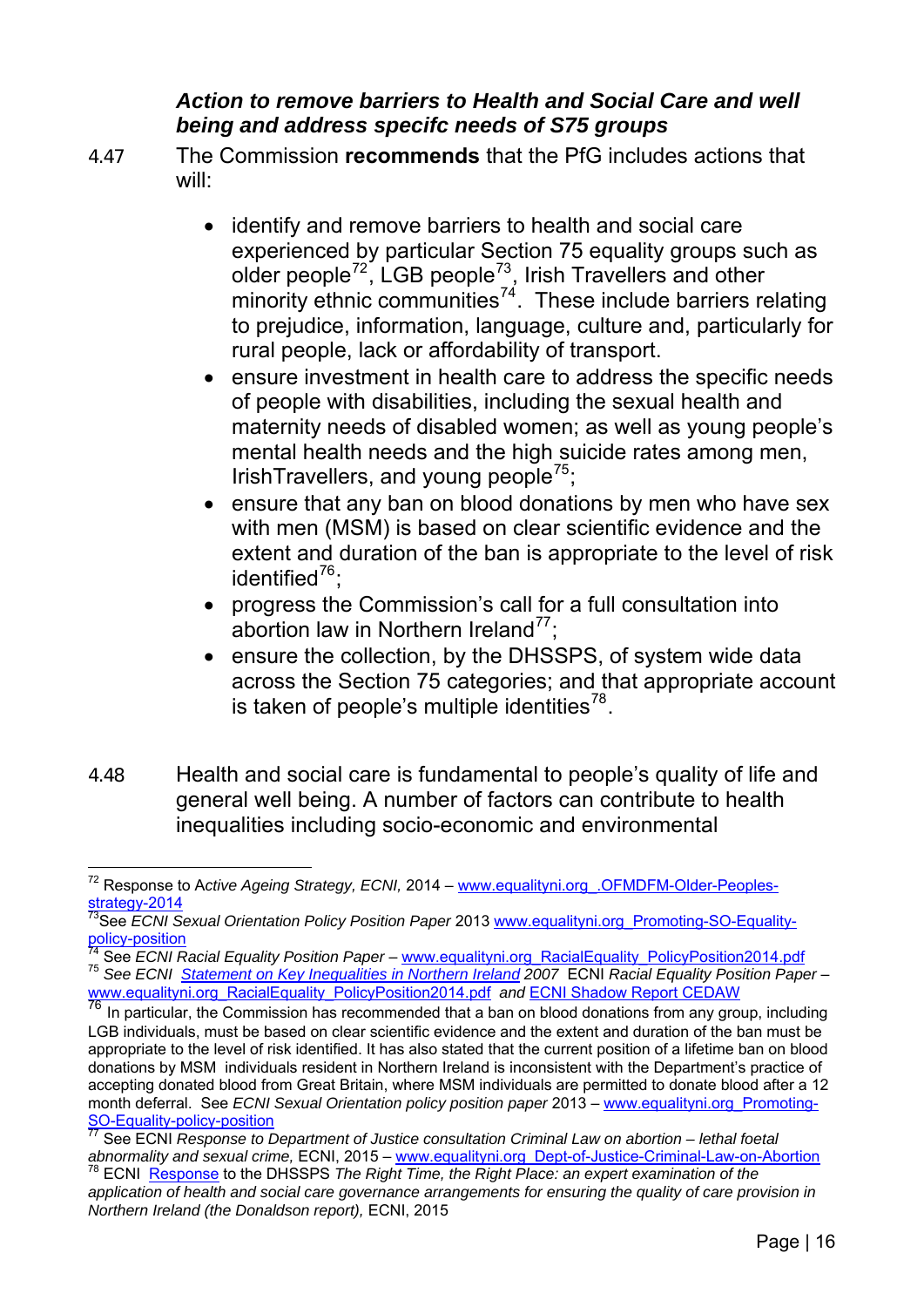circumstances $^{79}$ ; lifestyle and health behaviour; and access to effective health and social care  $^{80}$ .

- 4.49 The Commission has, for example, highlighted barriers to accessing health and social care, including ageist attitudes experienced by older people $81$ , as well as stereotypes that portray older people as cared for, rather than care givers<sup>[82](#page-16-1)</sup>. We have also highlighted barriers that children and young people face in accessing age - appropriate health care<sup>[83](#page-16-2)</sup>.
- 4.50 Our recommendations are consistent with the strategic aim set out in the recent *Active Ageing Strategy 2016- 2021;* namely "*to support and promote the health and well-being of people as they get older and to achieve access by older people, free from age discrimination, to best practice high-quality health and social care services, tailored to individual need, including appropriate domiciliary care supporting those with long term conditions*." They are also consistent with the associated *outcome* that "*older people are healthier for longer*" [84](#page-16-3).

### *Actions to promote the participation of under-represented Section 75 groups in public/political life and decision making*

- 4.51 The Commission **recommends** that the PfG includes actions to promote the participation of under-represented Section 75 groups in public and political life and decision making, including through:
	- ensuring their meaningful and active engagement and participation in policy decision making $^{85}$  $^{85}$  $^{85}$ ;
	- taking measures, including temporary special measures, to increase women's participation in politics, public life and decision making, including peacebuilding  $86$ .
	- steps, in furtherance of the disability duties on public bodies, to promote the participation of people with disabilities in public life;

 $^{79}$  Such as employment , housing, education, transport etc

<sup>80</sup> *See* DHSSPS (2004) *Equalities and Inequalities in Health and Social Care in Northern Ireland*, as cited in *ECNI [Statement on Key Inequalities in Northern Ireland](http://www.equalityni.org/ECNI/media/ECNI/Publications/Employers%20and%20Service%20Providers/S75%20P10%20investigation%20reports/KeyinequalitiesinNI2007.pdf?ext=.pdf) 2007*

<span id="page-16-0"></span><sup>81</sup> See ECNI *[Strengthening protection for all ages:Ending Age Discrimination in the provision of goods and](http://www.google.co.uk/url?sa=t&rct=j&q=&esrc=s&source=web&cd=6&cad=rja&uact=8&ved=0ahUKEwjD5biSmM_KAhVFXhoKHfnqC5UQFgg7MAU&url=http%3A%2F%2Fwww.equalityni.org%2FECNI%2Fmedia%2FECNI%2FAddressing%2520inequalities%2520Policy%2FStrengtheningProtectionAllAges) services Proposals for Reform, 2012 and Strengthening protection for children and young people.* 

<span id="page-16-1"></span><sup>&</sup>lt;sup>82</sup> ECNI Response to *Active Ageing Strategy,* ECNI, 2014 – [www.equalityni.org\\_.OFMDFM-Older-Peoples](http://www.equalityni.org/Delivering-Equality/Consultancy-responses/Consultation-Response-Files/2014/OFMDFM-Older-People-s-strategy-2014)[strategy-2014](http://www.equalityni.org/Delivering-Equality/Consultancy-responses/Consultation-Response-Files/2014/OFMDFM-Older-People-s-strategy-2014)

<span id="page-16-2"></span><sup>&</sup>lt;sup>83</sup> ECNI *[Strengthening protection for children and young people](http://www.equalityni.org/ECNI/media/ECNI/Publications/Delivering%20Equality/AgeGFSlawproposalsfullreport2013.pdf)*, 2013<br><sup>84</sup> Active Ageing Strategy 2016-2021

<span id="page-16-4"></span><span id="page-16-3"></span><sup>84</sup> *Active Ageing Strategy 2016- 2021* 85 *Short Guide to Public Sector Equality and Disability duties,* ECNI, 2014 –

[www.equalityni.org\\_Public\\_Sector\\_Equality\\_and\\_Disability\\_Duties-Short\\_Guide.pdf](http://www.equalityni.org/ECNI/media/ECNI/Publications/Employers%20and%20Service%20Providers/Public%20Authorities/Public_Sector_Equality_and_Disability_Duties-Short_Guide.pdf) 86 [ECNI Shadow Report CEDAW](http://www.google.co.uk/url?sa=t&rct=j&q=&esrc=s&source=web&cd=1&cad=rja&uact=8&ved=0CCAQFjAAahUKEwj9r8Ofi6TIAhXHtxQKHWqjBT0&url=http%3A%2F%2Fwww.equalityni.org%2FECNI%2Fmedia%2FECNI%2FPublications%2FDelivering%2520Equality%2FCEDAW_2013.pdf&usg=AFQjCNGSjN_)

<span id="page-16-5"></span>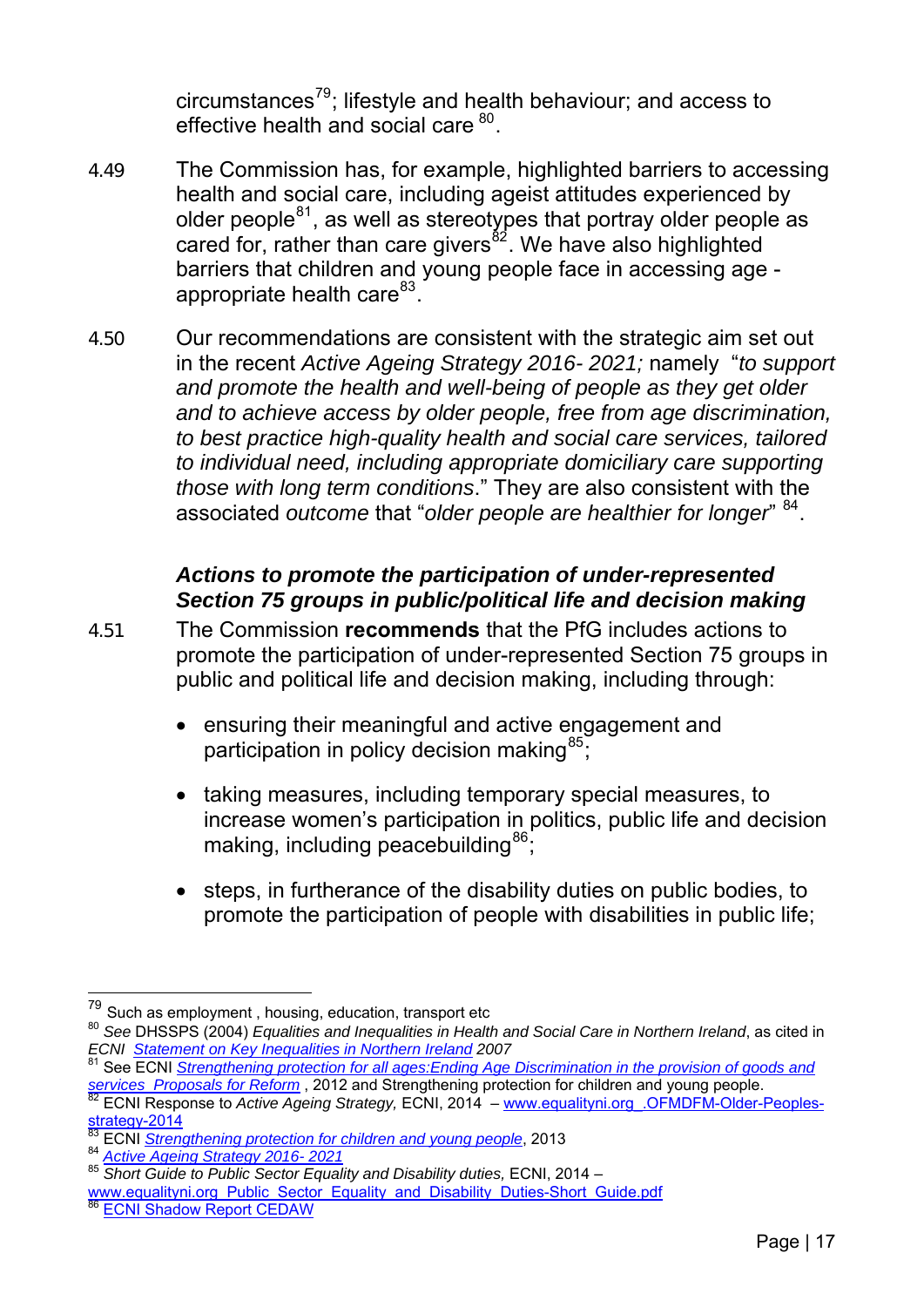- action to encourage the visibility and participation of LGB people. older people and minority ethnic people in public life<sup>[87](#page-17-0)</sup>.
- 4.52 In order to deliver the PfG, it is necessary to ensure that all people and perspectives are represented and can participate equally; whether in consultation on public policy, in economic and public life and decision making, including peace building, and in politics.
- 4.53 Our recommendations are consistent with a number of strategic objectives and outcomes already identified by OFMDFM equality strategies.
- 4.54 For example, the *Gender Equality Strategy 2006-2016* includes the strategic objective to "*ensure the active and equal participation of women and men at all levels of civil society, economy, peace building and government*" [88](#page-17-1).
- 4.55 In addition, the *Disability Strategy 2012- 2015* contains strategic objectives that aim to "*increase people with disabilities opportunity to influence policies and programmes in Government"* and "*improve interaction between all se[c](#page-17-2)tors to achieve the social inclusion of people with disabilities".[89](#page-17-2)*
- 4.56 Further, they are consistent with the strategic aim set out in the recent *Active Ageing Strategy 2016- 2021,* "*to achieve the active participation of older people in all aspects of life*" and the associated *outcome* that "*older people are involved in their family and community and in civic life*" [90](#page-17-3).

## *Action to reform and strengthen equality law*

- 4.57 The Commission **recommends** that the PfG:
	- includes actions to reform and strengthen equality law across a number of equality grounds; including age (goods, facilities and services); race; disability; sex; fair employment; sexual orientation; and reform wider areas of the law that impact on Section 75 equality groups; for example, changes to law so as to permit same-sex marriage in Northern Ireland.

 $\overline{a}$ <sup>87</sup> Short Guide to Public Sector Equality and Disability duties, ECNI, 2014 –

<span id="page-17-0"></span>[www.equalityni.org\\_Public\\_Sector\\_Equality\\_and\\_Disability\\_Duties-Short\\_Guide.pdf,](http://www.equalityni.org/ECNI/media/ECNI/Publications/Employers%20and%20Service%20Providers/Public%20Authorities/Public_Sector_Equality_and_Disability_Duties-Short_Guide.pdf) ECNI response to disability strategy [www.equalityni.org\\_IMNI-response-to-OFMDFM-Disability-Strategy-2011](http://www.equalityni.org/Delivering-Equality/Consultancy-responses/Consultation-Response-Files/2012/IMNI-response-to-OFMDFM-Disability-Strategy-2011) and ECNI Sexual Orientation Position Paper 2013 www.equalityni.org Promoting-SO-Equality-policy-position, ECNI Racial Equality Position Paper 2014 – [www.equalityni.org\\_RacialEquality\\_PolicyPosition2014.pdf](http://www.equalityni.org/ECNI/media/ECNI/Publications/Delivering%20Equality/RacialEquality_PolicyPosition2014.pdf?ext=.pdf) <sup>88</sup> [Gender Equality Strategy 2006-2016](http://www.ofmdfmni.gov.uk/gender-equality-strategy-2006-2016-2nd-edition-large-print.pdf) <sup>89</sup> [Disability Strategy 2012 -2015](https://www.ofmdfmni.gov.uk/sites/default/files/publications/ofmdfm_dev/disability-strategy-2012-2015.pdf) 90 *[Active Ageing Strategy 2016- 2021](https://www.ofmdfmni.gov.uk/sites/default/files/publications/ofmdfm/active-ageing-strategy.pdf)*

<span id="page-17-1"></span>

<span id="page-17-2"></span>

<span id="page-17-3"></span>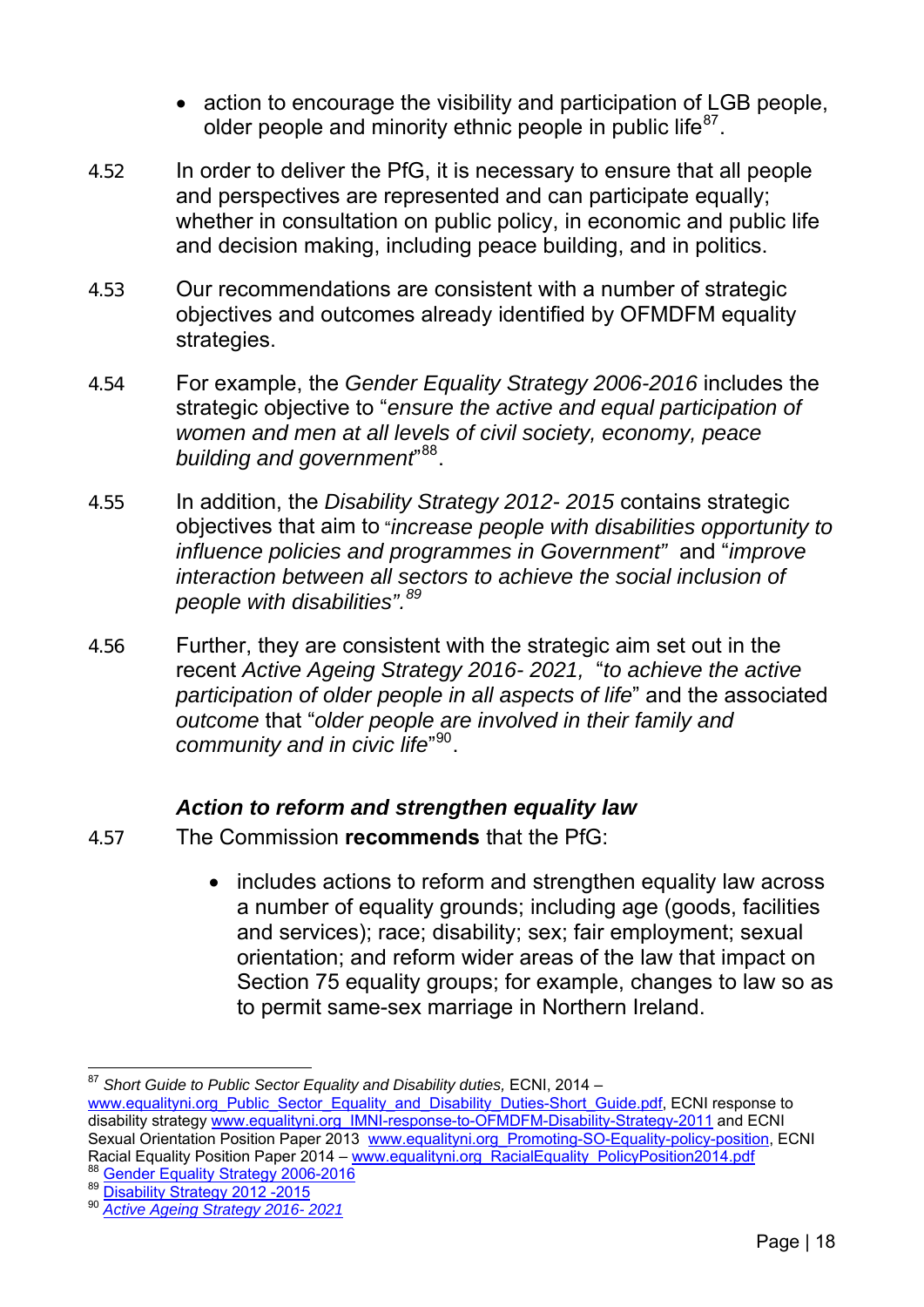- 4.58 We are of the view that the introduction of single equality legislation would best harmonise and simplify the protections available in Northern Ireland. It is of note that equality legislation in other parts of the UK has already been streamlined and strengthened through the introduction of single equality legislation - namely the Equality Act 2010.
- 4.59 In the absence of single equality legislation, we recommend that the PfG contains a clear timetabled commitment to strengthen existing legislation in a number of key areas $91$ .
- 4.60 These include reform of the:
	- age discrimination legislation (in the provision of goods, facilities and services);
	- race equality legislation  $92$ ;
	- disability discrimination legislation $93$ ;
	- sex equality legislation (as regards public functions) $^{94}$  $^{94}$  $^{94}$ :
	- fair employment legislation (as regards exception on recruitment of teachers and fair employment monitoring) $^{95}$  $^{95}$  $^{95}$ ;
	- sexual orientation equality law $96$ ; and
	- wider changes to the law that impact on Section 75 groups, for example, changes to law so as to permit same-sex marriage in Northern Ireland<sup>[97](#page-18-6)</sup>.
- 4.61 We had also previously identified the need to introduce legislation to prohibit *age discrimination in goods, facilities and services* as a priority area for reform<sup>[98](#page-18-7)</sup>. We had therefore welcomed the commitment by the Executive in its *Programme for Government 2011-15* to extend age discrimination legislation to the provision of goods, facilities and services<sup>[99](#page-18-8)</sup>.

 $\overline{a}$  $^{91}$  Detailed positions in relation to the Commission's recommendations can be found on the website –

<span id="page-18-3"></span><span id="page-18-2"></span>

<span id="page-18-1"></span><span id="page-18-0"></span><http://www.equalityni.org/Home><br><sup>[92](http://www.equalityni.org/Home)</sup> ECNI (2014): *[Race law reform proposals](http://www.equalityni.org/ECNI/media/ECNI/Publications/Delivering%20Equality/RaceLawReform-FullReport.pdf)*<br><sup>93</sup> ECNI (2012): *Strengthening Protection for Disabled People*<br><sup>94</sup> ECNI (2009) *Proposals for Legislative Reform*, and draft proposals for ref

ECNI (2015): *[Gender Position Paper](http://www.equalityni.org/ECNI/media/ECNI/Publications/Delivering%20Equality/GenderEquality_Policypriorities.pdf)* <sup>95</sup> ECNI (2009) *[Proposals for Legislative Reform](http://www.equalityni.org/ECNI/media/ECNI/Publications/Delivering%20Equality/Proposals_for_legislative_reform060209.pdf?ext=.pdf)* and ECNI (2014): *[Race law reform proposals](http://www.equalityni.org/ECNI/media/ECNI/Publications/Delivering%20Equality/RaceLawReform-FullReport.pdf)*

<span id="page-18-5"></span><span id="page-18-4"></span><sup>96</sup>ECNI (2013): Sexual Orientation Policy Position Paper.<br><sup>97</sup> Ditto

<span id="page-18-7"></span><span id="page-18-6"></span><sup>98</sup> ECNI (2009) *Proposals for Legislative Reform*<br><sup>99</sup> Executive's *[PfG 2011-2015](http://www.google.co.uk/url?sa=t&rct=j&q=&esrc=s&source=web&cd=2&cad=rja&uact=8&ved=0CCcQjBAwAWoVChMI7e2TtoacyAIVyrQaCh0wzQ1c&url=http%3A%2F%2Fwww.northernireland.gov.uk%2Fpfg-2011-2015-final-report.pdf&usg=AFQjCNG7bQff0w51HStk-lW-N9OV_1u3sQ)* 

<span id="page-18-8"></span>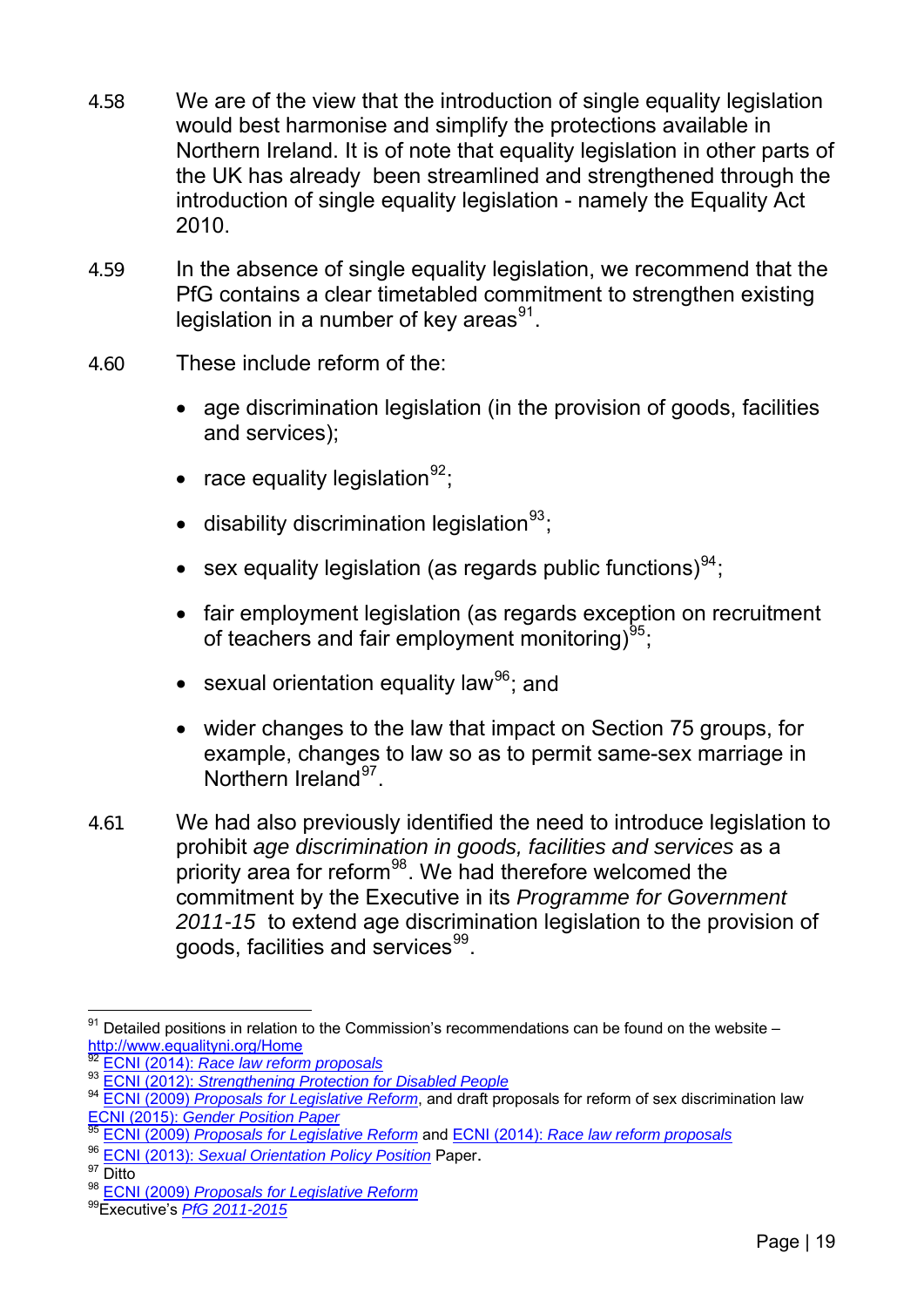- 4.62 Whilst we welcome the recent consultation on legislation to introduce age discrimination legislation to cover the provision of goods, facilities and services (GFS) to cover ages 16 and over<sup>[100](#page-19-0)</sup>. this legislation was not introduced before the end of the last Assembly's mandate. We have also recommended that this legislation gives protection to people of *all* ages.
- 4.63 We *recommend* that there is a commitment in the next PfG to extend age discrimination legislation to the provision of goods, facilities and services.
- 4.64 The are a number of clear reasons why equality law in Northern Ireland should be reformed and strengthened.
- 4.65 First, as recognised by OFMDFM in the *Racial Equality Strategy 2015-2025*, legislation plays an the essential role in tackling inequalities, and "*sets out principles that should govern behaviour and the minimum standards of behaviour that must be observed*" [101](#page-19-1). We welcome the fact that the need for reform of the race equality legislation has also been recognised by OFMDFM<sup>[102](#page-19-2)</sup>.
- 4.66 Secondly, the need for law reform of Northern Ireland equality law has been heightened by developments in Great Britain (GB), including the introduction of the Equality Act 2010 . This has meant that there are now significant gaps between equality law in GB and Northern Ireland. These differences mean that in a number of key areas, individuals in Northern Ireland have less protection against discrimination and harassment than people in other parts of the United Kingdom<sup>[103](#page-19-3)</sup>.
- 4.67 In addition, our recommendations are consistent with a number of existing commitments in OFMDFM equality strategies. For example, the *Gender Equality Strategy 2006-2016*, contains a commitment to tackle the root causes of gender inequalities including through "*improving protection against discrimination by improving legislative measures and keeping their effectiveness under review*" [104](#page-19-4).
- 4.68 In addition, they are consistent with the strategic aim set out in the recent *Active Ageing Strategy 2016- 2021,* to protect older people's "*human rights and entitlement to equality of treatment and to*

<span id="page-19-0"></span> $\overline{a}$ <sup>100</sup> See OFMDFM consultation on prohibiting age discrimination in the provision of goods and services (GFS) [July 2015](https://www.ofmdfmni.gov.uk/consultations/proposals-extend-age-discrimination-legislation-age-goods-facilities-and-services)

<span id="page-19-2"></span><span id="page-19-1"></span><sup>&</sup>lt;sup>101</sup> *[Racial Equality Strategy 2015-2025](https://www.ofmdfmni.gov.uk/articles/racial-equality#toc-0)*<br><sup>102</sup> The *Racial Equality Strategy 2015-2025* contains a commitment to carry out a review of the race equality legislation with a view to new legislation being in place by 2017/18; as well as a commitment to review the

<span id="page-19-4"></span><span id="page-19-3"></span>Fair Employment legislation. *[Racial Equality Strategy 2015-2025](https://www.ofmdfmni.gov.uk/articles/racial-equality#toc-0)*<br><sup>103</sup> See ECNI *Gaps in equality law between Great Britain and Northern Ireland 2015*<br><sup>104</sup> See [Gender Equality Strategy 2006-2016](http://www.ofmdfmni.gov.uk/gender-equality-strategy-2006-2016-2nd-edition-large-print.pdf)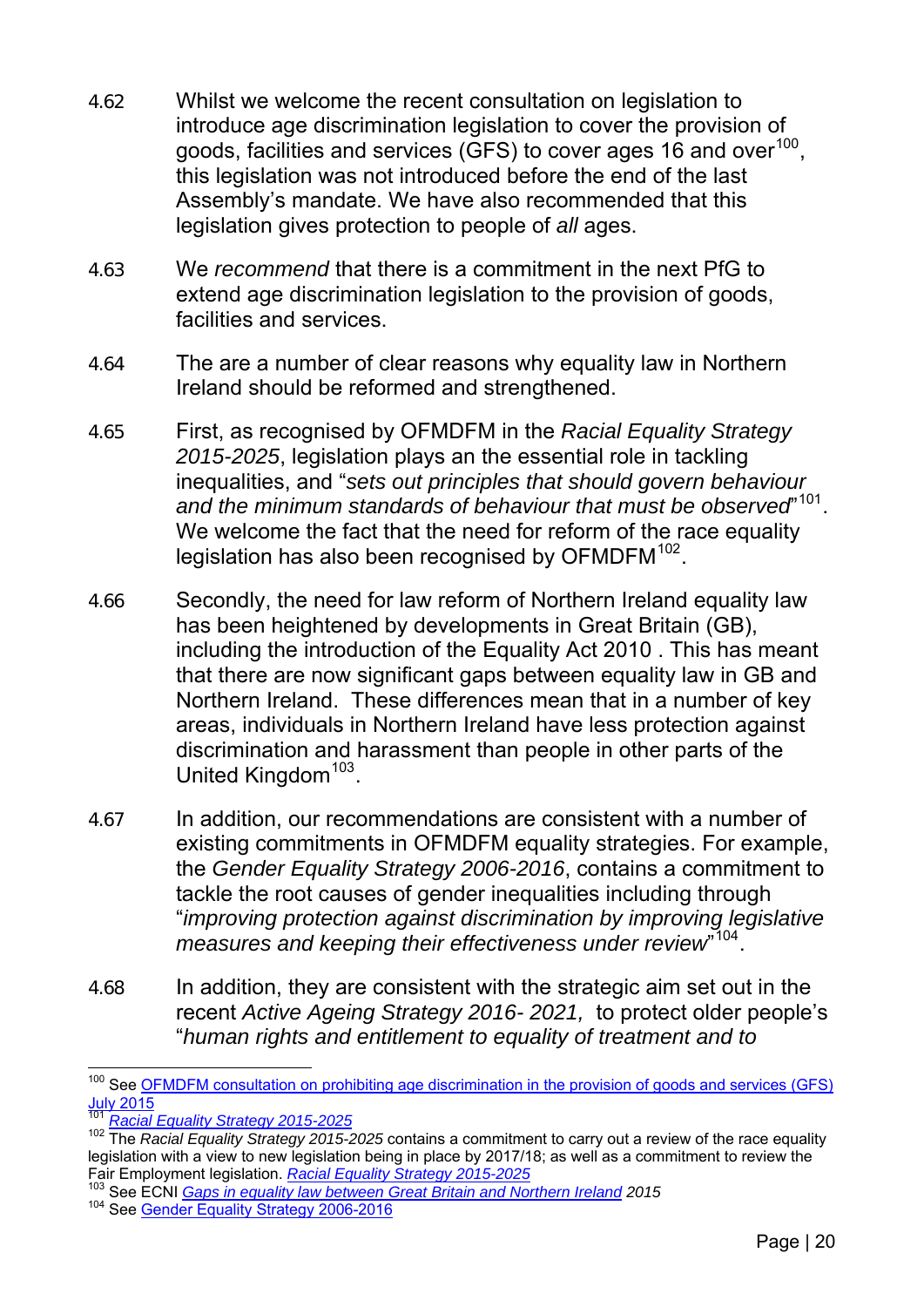*challenge the pervasive ageism and age discrimination in our society* "105. It is also consistent with the associated *outcome* that "*that older people's dignity and human rights are effectively safeguarded*".

### *Action to address the key gaps in equality data*

4.69 The Commission **recommends** that the PfG includes actions:

- to address the key gaps in equality data, including on the grounds of gender identity, sexual orientation, and race; and the lack of data disaggregation in relation to ethnicity, disability and gender.
- 4.70 The Commission has highlighted the lack of specific data across a number of themes in relation to a range of equality grounds, including gender identity, sexual orientation, and race; as well as multiple identity and the lack of data disaggregation in relation to some equality grounds, such as ethnicity, disability and gender<sup>[106](#page-20-0)</sup>.
- 4.71 As noted above, the Commission has recommended that the DHSSPS ensures the collection of system wide data across the Section 75 categories, and that appropriate account is taken of people's multiple identities<sup>[107](#page-20-1)</sup>.
- 4.72 The PfG should include actions, particularly by Departments and other public bodies, to address key gaps in equality data – including to ensure that data is available across the full range of equality grounds, and in respect of people's multiple identies.
- 4.73 The absence of key equality data means that it is difficult for the Executive, Departments and others to assess the nature and extent of key inequalities, as well as to track progress in achieving agreed equality and good relations outcomes. The importance, for example, of ensuring robust ethnic monitoring has been recently highlighted by OFMDFM in its *Racial Equality Strategy 2015-2025*[108](#page-20-2).

<sup>&</sup>lt;sup>105</sup> Active Ageing Strategy 2016-2021

<span id="page-20-0"></span><sup>105</sup> *Active Ageing Strategy 2016- 2021*106 [For example, race and sexual orien](https://www.ofmdfmni.gov.uk/sites/default/files/publications/ofmdfm/active-ageing-strategy.pdf)tation [www.equalityni.org\\_Promoting-SO-Equality-policy-position](http://www.equalityni.org/Publications/Delivering-Equality/Promoting-SO-Equality-policy-position?ID=2997) position papers and response to disability strategy www.equalityni.org\_IMNI-response-to-OFMDFM-<br>Disability-Strategy-2011 as well as ECNI Shadow Report CEDAW

<span id="page-20-1"></span>**Disamility-Strategy-2011** as the discussion EC Department of Health, Social Services and Public Safety *The Right Time, the*  $\frac{1}{107}$  $\frac{1}{107}$  $\frac{1}{107}$  ECNI [Response](http://www.google.co.uk/url?sa=t&rct=j&q=&esrc=s&source=web&cd=1&cad=rja&uact=8&ved=0ahUKEwjBq_eZ2b3KAhVJyRQKHRDiBmsQFggcMAA&url=http%3A%2F%2Fwww.equalityni.org%2FECNI%2Fmedia%2FECNI%2FConsultation%2520Responses%2F2015%2FDHSSPS-Health-SocialCareGovernance.) to the Department of Health, Social Services and Public Safety *The Ri Right Place: an expert examination of the application of health and social care governance arrangements for*  ensuring the quality of care provision in Northern Ireland (the Donaldson report), ECNI, 2015

<span id="page-20-2"></span><sup>&</sup>lt;sup>108</sup> It contains a commitment to carry out a review of the race equality legislation with a view to new legislation being in place by 2017/18; as well as a commitment to review the Fair Employment legislation. OFMDFM *[Racial Equality Strategy 2015-2025](https://www.ofmdfmni.gov.uk/articles/racial-equality#toc-0)*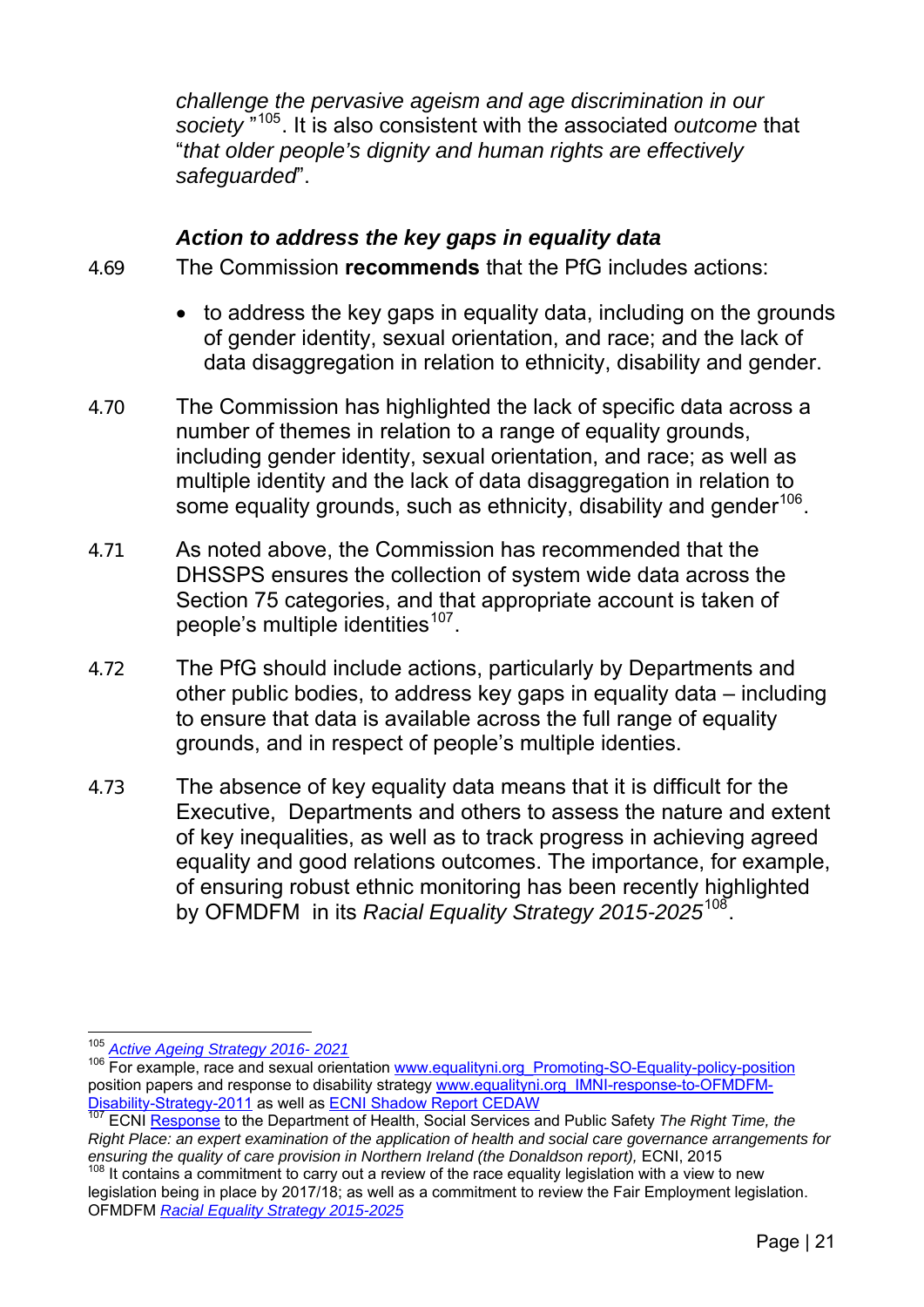## *A timetabled commitment as regards development and implementation of Equality &GR strategies*

- 4.74 The Commission **recommends** that the PfG includes actions to address key inequalities including:
	- the need to ensure effective equality and good relations Strategies and associated action plans are created, implemented and updated across a range of equality grounds<sup>[109](#page-21-0)</sup>. The PfG should include a timetabled commitment to take this key work forward.
- 4.75 Further actions to address key inequalities include the need to ensure that effective equality and good relations strategies and associated action plans are in place, implemented and reviewed across a range of equality grounds: including a Gender Equality Strategy, a Racial Equality Strategy, a Disability Strategy, a Children and Young People's Strategy, a Sexual Orientation Strategy , an Active Ageing Strategy, and a strategy to advance equality of opportunity and good relations on the grounds of religion and political opinion (*Together: Building a United Community )[110](#page-21-1)*.
- 4.76 We recommend that the PfG includes a timetabled commitment to take this key work forward. OFMDFM will be aware of the importance of developing and implementing effective equality and good relations strategies that set out clear visions, strategic aims and objectives and outcomes and that are underpinned by robust monitoring and evaluation frameworks.
- 4.77 It is however clear that, despite their importance, there have been significant delays in the development of some key equality strategies, including, for example, the Sexual Orientation Strategy .

### *Action to address key gaps in compliance with International Conventions*

- 4.78 The Commission **recommends** that the PfG includes clear commitments to
	- address key shortfalls in Northen Ireland so as to ensure compliance with obligations in international human rights conventions, including the UN Convention on the Rights of People with Disabilities (UNCRPD).

<span id="page-21-0"></span> $\overline{a}$  $^{109}$  Including a Gender Equality Strategy, a Racial Equality Strategy, a Disability Strategy, a Sexual Orientation Strategy, a Children and Young People's Strategy, an Active Ageing Strategy, as well as<br>Together: Building a United Community.

<span id="page-21-1"></span>*[Together: Building a United Community](https://www.google.co.uk/url?sa=t&rct=j&q=&esrc=s&source=web&cd=1&cad=rja&uact=8&ved=0ahUKEwivk96ltbvKAhWEbiYKHck7ABwQFggcMAA&url=https%3A%2F%2Fwww.ofmdfmni.gov.uk%2Farticles%2Ftogether-building-united-community&usg=AFQjCNEZ6cMQxjl_dEt70fn-qDTp1PO8WA&bvm=b)* Strategy, TBUC Strategy, 2013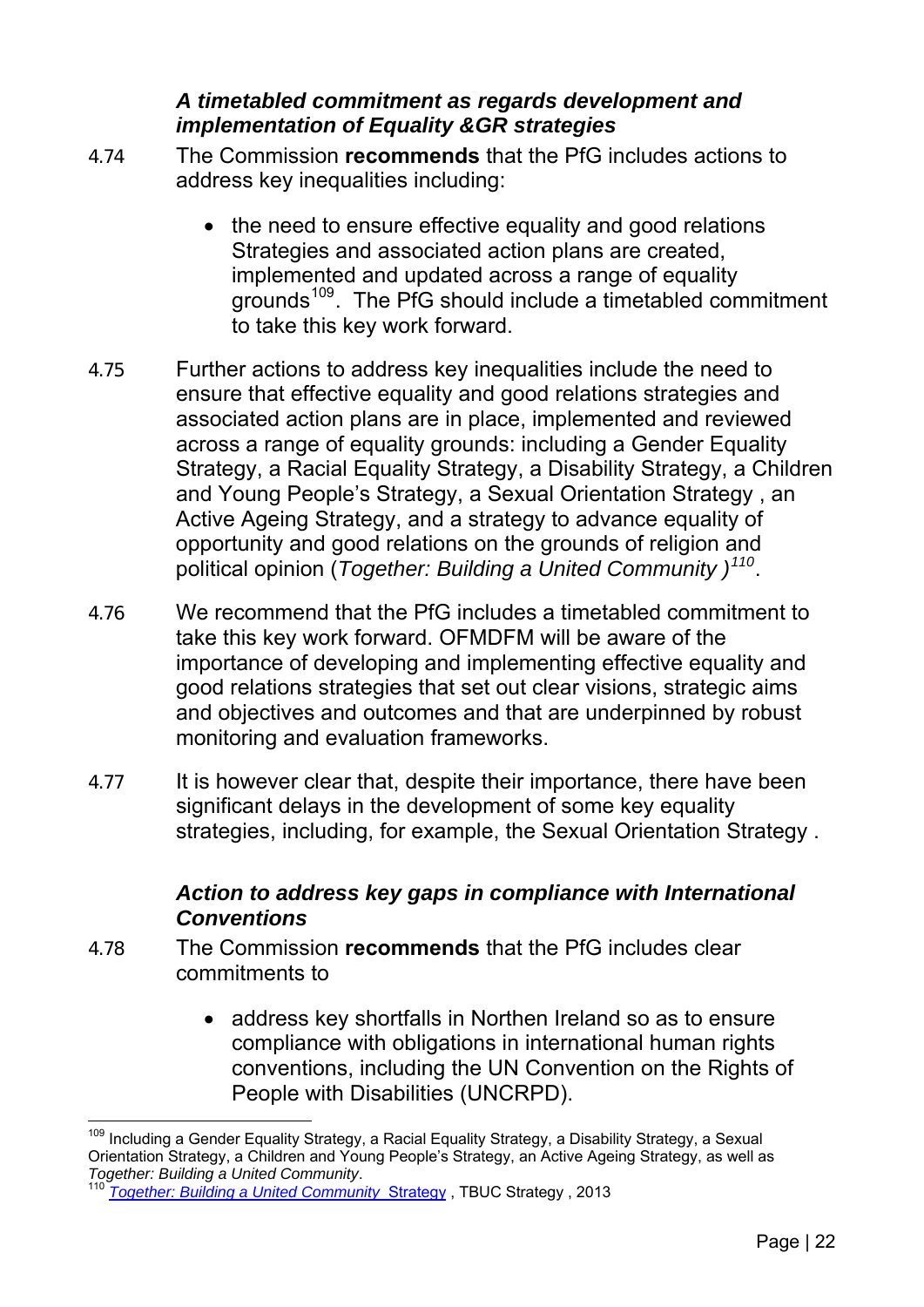- 4.79 The PfG should also include clear commitments to ensure comprehensive input into State Party submissions; and to take action to address key gaps so as to ensure compliance with regards to the UNCRPD; as well as other international Conventions such the UN Convention on the Elimination of all forms of Racial Discrimination (UNCERD); the UN Convention for the Elimination of Discrimination against Women (CEDAW); the UN Convention on the Rights of the Child (UNCRC); and the Framework Convention for the Protection of National Minorities (FCNM).
- 4.80 In 2010, we highlighted<sup>[111](#page-22-0)</sup> that there were key gaps, in terms of policies and programmes aligned to a number of UNCRPD Articles, that needed addressed. In 2014, we further detailed these gaps, as well as shortcomings in terms of the implementation of policies and programmes $112$ .
- 4.81 In addition, in our *Shadow Report* on CEDAW in 2013[113](#page-22-2), we highlighted a range of areas that we considered needed addressed with regards to women's equality in Northern Ireland. Significantly, in its most recent Concluding Observations (2013), the UN CEDAW Committee expressed concerns about the implementation of CEDAW across the UK $114$ . The Committee also included specific recommendations relating to Northern Ireland.
- 4.82 Further, in our 2011 FCNM Shadow Report we raised, *inter alia*, the importance of addressing inconsistencies in race equality legislation and gaps in protection; our proposals for reform of the fair employment legislation; and the need to address inequalities faced by migrant workers $^{115}$  $^{115}$  $^{115}$ .

# **5** *Actions to meet equality and good relations requirements in developing and delivering the PfG and Budget*

5.1 Meeting equality and good relations requirements in developing and delivering the PfG and Budget requires leadership and commitment at the highest levels and throughout public policy making.

<span id="page-22-0"></span> $\overline{a}$ <sup>111</sup> The Commission benchmarked gaps in 2010 in *Disability Programmes and Policies: how does Northern Ireland measure up –* [www.equalityni.org\\_UNCRPDmonitoringimplementationFullReport](http://www.equalityni.org/ECNI/media/ECNI/Publications/Delivering%20Equality/UNCRPDmonitoringimplementationFullReport0112.pdf) <sup>112</sup> *Jurisdictional parallel report on implementation of NI Working Paper*, IMNI, July 2014 –

<span id="page-22-1"></span>[www.equalityni.org\\_IMNI\\_CRPD\\_ParallelJurisdictionalReport\\_WorkingPaper](http://www.equalityni.org/ECNI/media/ECNI/Publications/Delivering%20Equality/IMNI_CRPD_ParallelJurisdictionalReport_WorkingPaper_v1_080714.pdf?ext=.pdf)<br>and UNCRPD-UKIM List of Issues, 2014 – www.equalityni.org\_UNCRPD/UKIM-List-of-issues-Interim-report

<span id="page-22-3"></span><span id="page-22-2"></span><sup>&</sup>lt;sup>113</sup> ECNI Shadow Report CEDAW<br><sup>114</sup> Concluding Observations on UK[, CEDAW Committee](http://www.edf.org.uk/blog/wp-content/uploads/2013/07/INT_CEDAW_COC_GBR_14761_E.doc),<br><sup>115</sup> [2011 ECNI](http://www.edf.org.uk/blog/wp-content/uploads/2013/07/INT_CEDAW_COC_GBR_14761_E.doc) *FCNM Shadow Report* 

<span id="page-22-4"></span>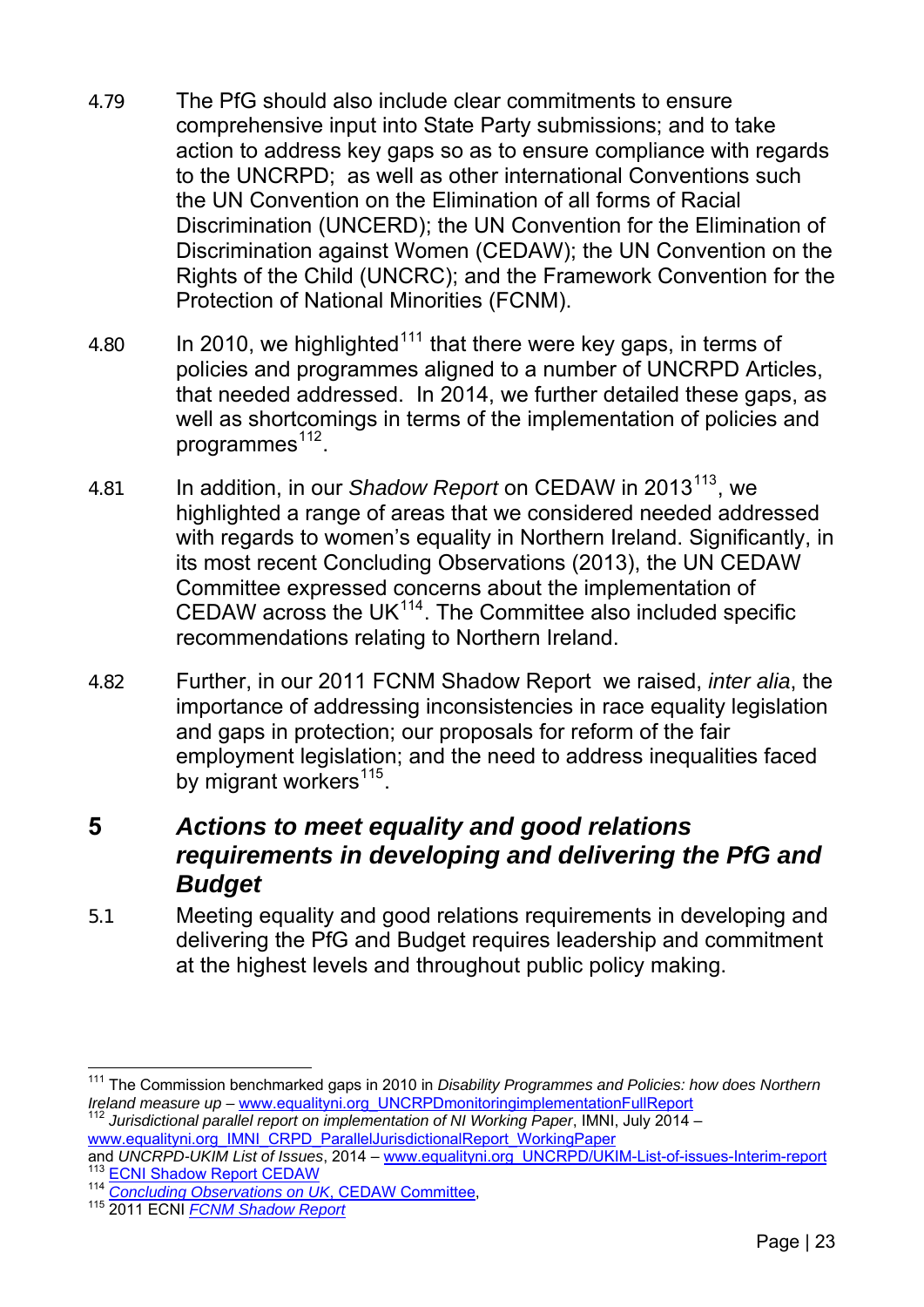- 5.2 We have set out in recent guidance (2015) how Section 75 duties and equality scheme commitments apply to the budget processes<sup>[116](#page-23-0)</sup>.
- 5.3 As highlighted in this guidance, in the preparation of budget proposals, Departments and other public authorities should ensure that they fulfil their statutory equality and good relations duties $117$ .
- 5.4 Through its functions, the Department of Finance and Personnel, must comply with the statutory equality duties, and apply its equality scheme arrangements . In addition, Departments and other public authorities have functional responsibility not only for contributing to the preparation of budget proposals, but also the allocation of individual budget settlements . Similarly, they must fulfil these functions and make decisions having given the required consideration under the statutory equality duties .
- 5.5 Through application of their equality scheme arrangements, specifically through the methodologies for assessing the likely impacts of the budget proposals (i.e. through the tools of screening and equality impact assessment (EQIA)), Departments and other public bodies will be able to fulfil their statutory equality duties.
- 5.6 Applying equality scheme arrangements will ensure transparency and accountability in decision making. It will also provide evidence from an assessment that is sufficient for the decision-maker to give the appropriate consideration, both to the need to promote equality of opportunity and the desirability of promoting good relations.
- 5.7 In addition, both screening and EQIA methodologies prompt for the identification of mitigation and alternative policies. In circumstances of budget reductions, measures to mitigate adverse impacts and alternative policies which might better achieve the promotion of equality will be important for consideration.
- 5.8 Decisions to change, reduce or withdraw services, particularly in times of budget reduction, whether on a temporary, interim or pilot basis, should be treated as "policies" for the purposes of equality scheme commitments.
- 5.9 Departments need to consider not only their function of setting a budget for their operations, but also how that budget impacts to change their policies and service delivery.

 $\overline{a}$ <sup>116</sup> *[Section 75 and Budgets: a short guide for public authorities](http://www.equalityni.org/ECNI/media/ECNI/Publications/Employers%20and%20Service%20Providers/Public%20Authorities/Section_75_and_Budgets_short_guide.pdf?ext=.pdf)*, ECNI, 2015

<span id="page-23-1"></span><span id="page-23-0"></span>Under Section 75, public authorities, in carrying out their functions, must have due regard to the need to promote equality of opportunity and regard to the desirability of promoting good relations.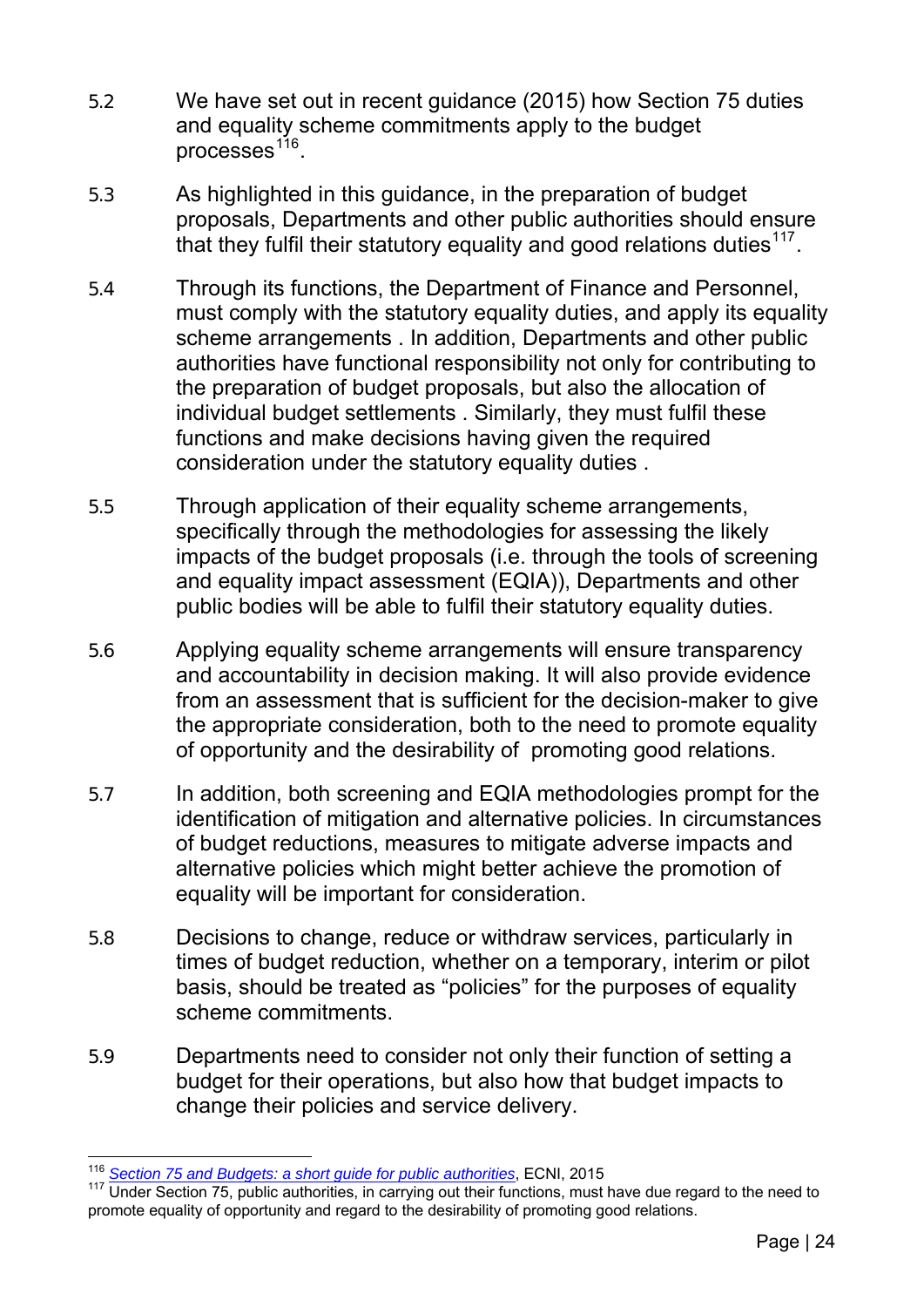- 5.10 We recommend that early options are presented with screening or that options appraisal has incorporated screening.  $118$
- 5.11 We also recommend that Departments and other public bodies embed equality of opportunity and good relations in their *procurement practices*. As highlighted in good practice quidance<sup>[119](#page-24-1)</sup> (2008) by the Commission and the Central Procurement Directorate, equality of opportunity must be considered at the outset of any procurement process and then throughout the life of the project, with particular attention being given decision-making moments.
- 5.12 In addition, an expert paper on *equality responsive budgeting*  $(2013)^{120}$  $(2013)^{120}$  $(2013)^{120}$  commissioned by the Equality Commission has highlighted that "*it is vital that all levels of government adopt an equality responsive approach to budgeting making as a means of fulfilling Section 75 duties*".
- 5.13 Finally, there should be coherence and coordination within, and between, Departments and across Government. This applies to all Government strategies, policies and actions.

#### **Equality Commission**

**May 2016** 

<span id="page-24-0"></span> $118$  As due regard/regard must be paid at the time of the decision, an assessment of impacts must precede the decision and the information from that assessment been known to the decision-maker.

<span id="page-24-1"></span><sup>&</sup>lt;sup>119</sup> [Equality of opportunity and sustainable development in public sector procurement \(2008\)](http://www.equalityni.org/ECNI/media/ECNI/Publications/Employers%20and%20Service%20Providers/Equalityinpublicsectorprocurement2008.pdf?ext=.pdf), ECNI and the Central Procurement Directorate, 2008

<span id="page-24-2"></span><sup>120</sup>*[Equality Responsive Budgeting - An expert paper](http://www.equalityni.org/Publications/Employers-Service-Providers/Public-Authorities/Equality-responsive-budgeting?ID=1243) (2013), Sheila Quinn*